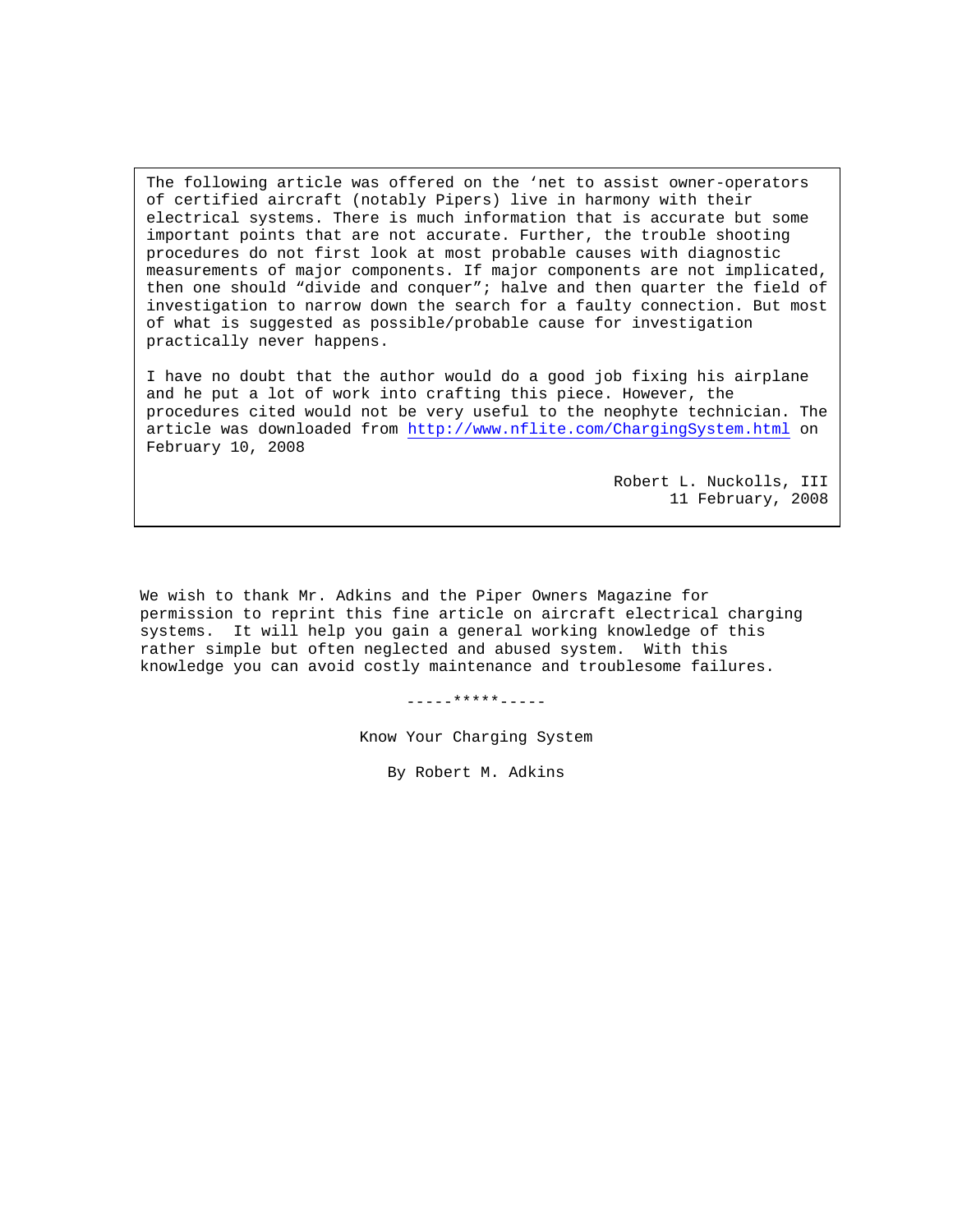Light aircraft charging systems are similar to their automotive and marine counterparts, and are quite simple in nature. There are a couple of notable differences, however.



Figure 1, Cherokee (typical) aircraft electrical system

Unlike a car or boat, an aircraft electrical system is controlled by a separate switch (the master), not the engine ignition switch. In addition to the battery master switch, a separate switch is provided to allow the charging system of an aircraft to be shut down while still leaving the battery on. This separate switch is the cause of the majority of the problems and the short life expectancy (high failure rate) of light aircraft charging systems. There really is little difference in all of the other parts of the charging system, mechanically. Electrically, an alternator that is used in an aircraft should last just as long, if not longer, than the same alternator used in a car or boat.

If you have doubts about the statement just made, read on. I think by the end of this article you will find substantial justification for that statement, as well as proven suggestions that you can use in virtually any single engine or light-twin aircraft to substantially extend the life expectancy of your charging system. This might just bring a little more peace of mind the next time you find yourself in heavy IFR at night near freezing level, not to mention the savings in maintenance costs.

I will explain the function of each of the major components found in aircraft (and most all) charging systems. I will also describe the most common failure of each of the individual components and the symptoms that may be observed. In addition, I will show some basic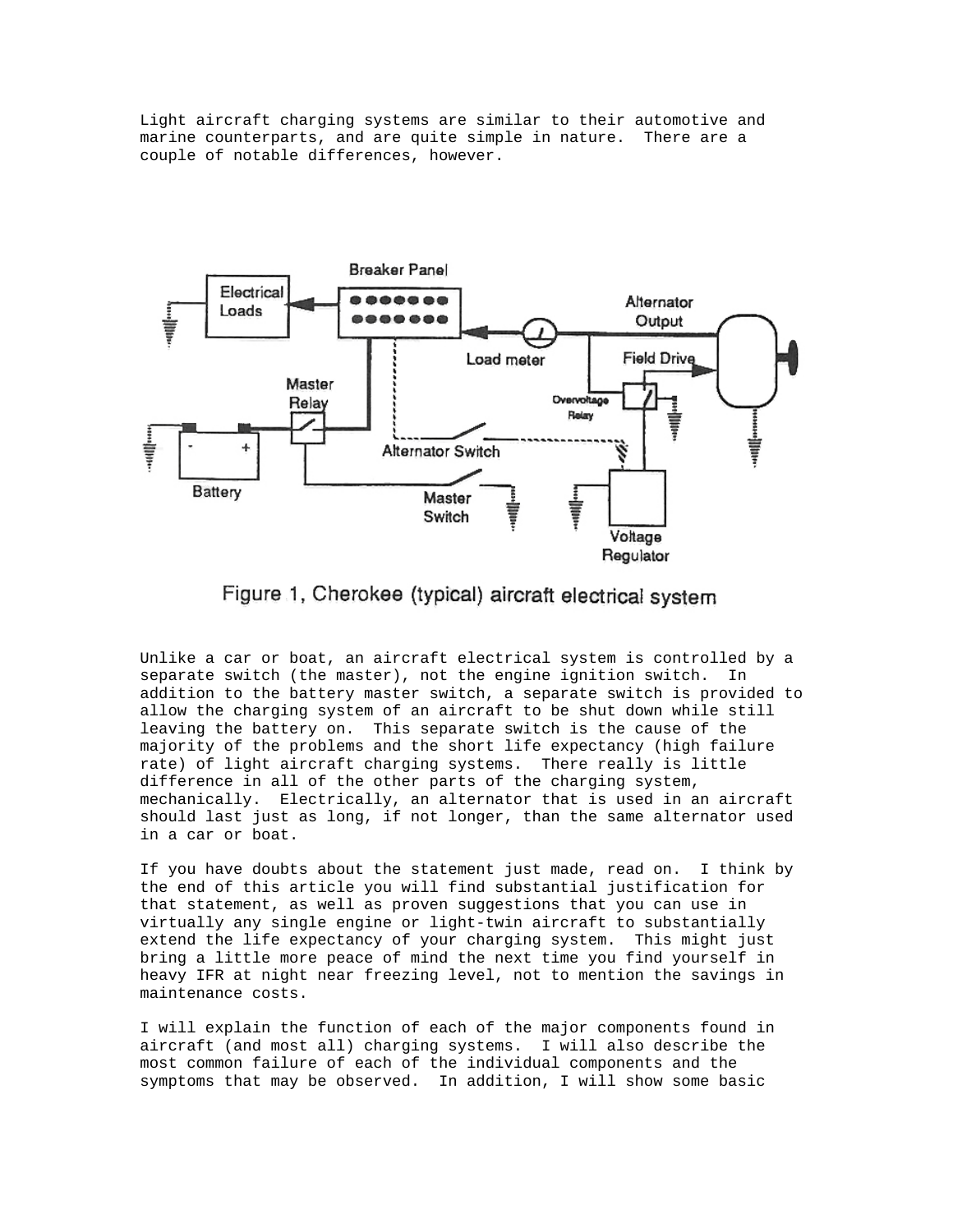troubleshooting tips for several of the most common charging system failures and the likely causes for each.

Please note that I have taken great care to arrange the troubleshooting and parts list in a logical and cost effective order. You may chuckle a little when I suggest that you verify the operation of a switch, circuit breaker or connection, but these checks take very little time and effort to perform and will not cost you anything. These components do play major roles in the charging system. We may not want to admit it, but a lowly switch, circuit breaker or connection can completely disable a charging system. If you don't believe me, you might want to read the tale of David and Goliath -- and ask Murphy his opinion, while you're at it.

Anyway, if a problem is found with one of these components, they will be the least expensive to replace. And I assure you that they do fail, especially in older aircraft or those exposed to damp or corrosive environments. If after checking all of these basic parts you conclude that the problem is elsewhere, at least you will feel a bit more confident about dropping \$100-\$300 on voltage regulators and alternators.

The Major Components

Aircraft charging systems consist of the following major components:

Alternator Battery Voltage regulator Over voltage relay Battery master switch Master relay Alternator master switch Alternator field breaker Alternator output breaker

The components of most light aircraft charging and starting systems carry the same brand names as automotive models, and they appear to be the same. Are they any different, or are they just automotive parts sold at inflated prices? The answer is neither, Yes, they do appear to be the same from an outside look, and many of the internal components are the same. Yet there are many differences, and unless you know what they are for your particular part, do not substitute automotive parts. Brushes, for example, have different mechanical and electrical specifications. In some alternators, the cooling fins are backward compared to their automotive counterpart. Don't gamble that what looks alike IS alike.

*Not sure of the significance of this last statement. If we're talking about certified aircraft then the only legal replacement for any part of the airplane is what's called out in the service parts catalog. It matters not what visual similarities the part has with a non-approved part of any brand.*

The alternator is the business end of the charging system. Alternators typically produce their rated output power at 5,000-6,000 RPM. In automotive applications, the alternator drive is usually reduced 2 to 1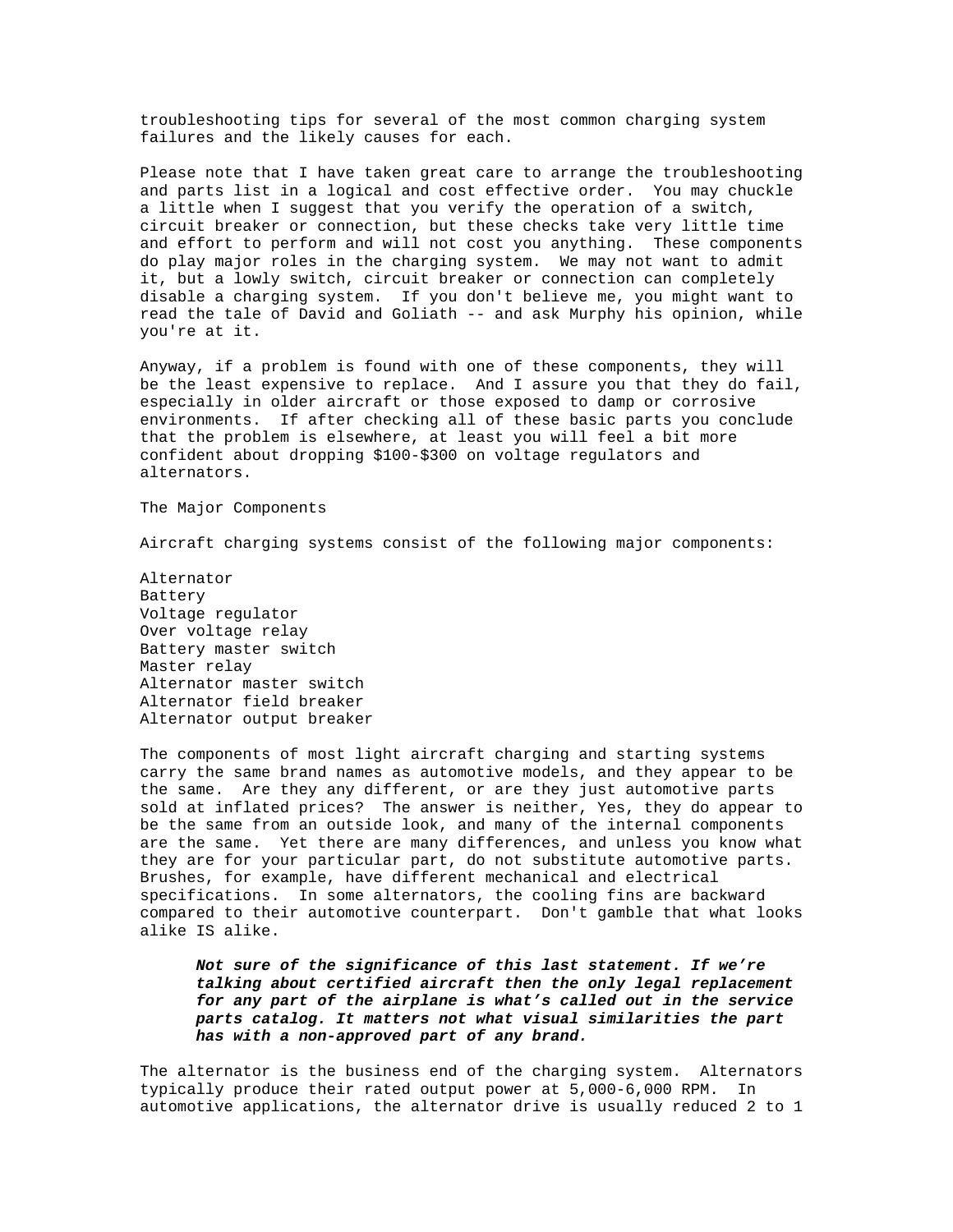to achieve optimum power output at typical cruise speed RPM's. In an aircraft installation, the drive ratio is typically 3 or 4 to 1. For this discussion I will assume that the alternator is always turning at the optimum RPM which would at any time allow it to produce its maximum rated power output.

*I think the author means that the alternator is turning about 2x crank speed in cars such that for 2500 rpm cruise on the highway, the alternator is running about 5000 rpm . . . fast enough to carry rated loads. If the ratio on aircraft is 3x to 4x, then at 2400 rpm on the crank, the alternator will be running at 7200 to 9600 rpm. This is a wide span of speeds which speak more to "adequate" than "optimum".*

Alternator and Battery

An alternator consists of three basic components: rotor stator rectifier. The rotor and stator are windings made up of varnished copper wires; the varnish acts as an insulator. The rectifier is made up of six diodes, arranged in pairs. Each pair of diodes rectifies the current from each of the fixed phase windings in the stator.

Most alternators do not have fixed magnets, and therefore do not produce any power on their own. In effect, an alternator is a form of power amplifier; it can turn a small amount of electrical power into a large amount of electrical power by using mechanical force (the engine drive).

*Perhaps "energy converter" is a better term as opposed to "amplifier". Alternators convert mechanical energy into electrical energy is and there there is no "amplification". In fact, the alternator is probably on the order of 60-70% efficient . . . meaning that a portion of the input energy is tossed off as heat. I.e, output power is less than input power.*

An alternator requires a small amount of external power to produce a magnetic field in the windings of the rotor. The strength of this magnetic field determines the amount of power (current) that may be sourced from the stator windings. The strength of the magnetic field produced by the rotor is controlled by controlling the amount of current that it draws. Most rotor field windings can draw up to 4 amps. The output of the stator windings is three phase AC. A three phase, full wave diode rectifier (two diodes per phase) rectifies the AC voltage produced by each winding of the stator to useable DC voltage.

*In this sense, one might consider the wiggling of a field winding at up to 14v and 3A (42 watts) has control of as much as 14V at 100A (1400) watts to be a manifestation of "gain" . . . but then a vacuum tube can be said to have power gains of perhaps 1000 or more. Nonetheless, for total power in versus usable power out, both alternators and vacuum tubes are much less than 100% efficient.*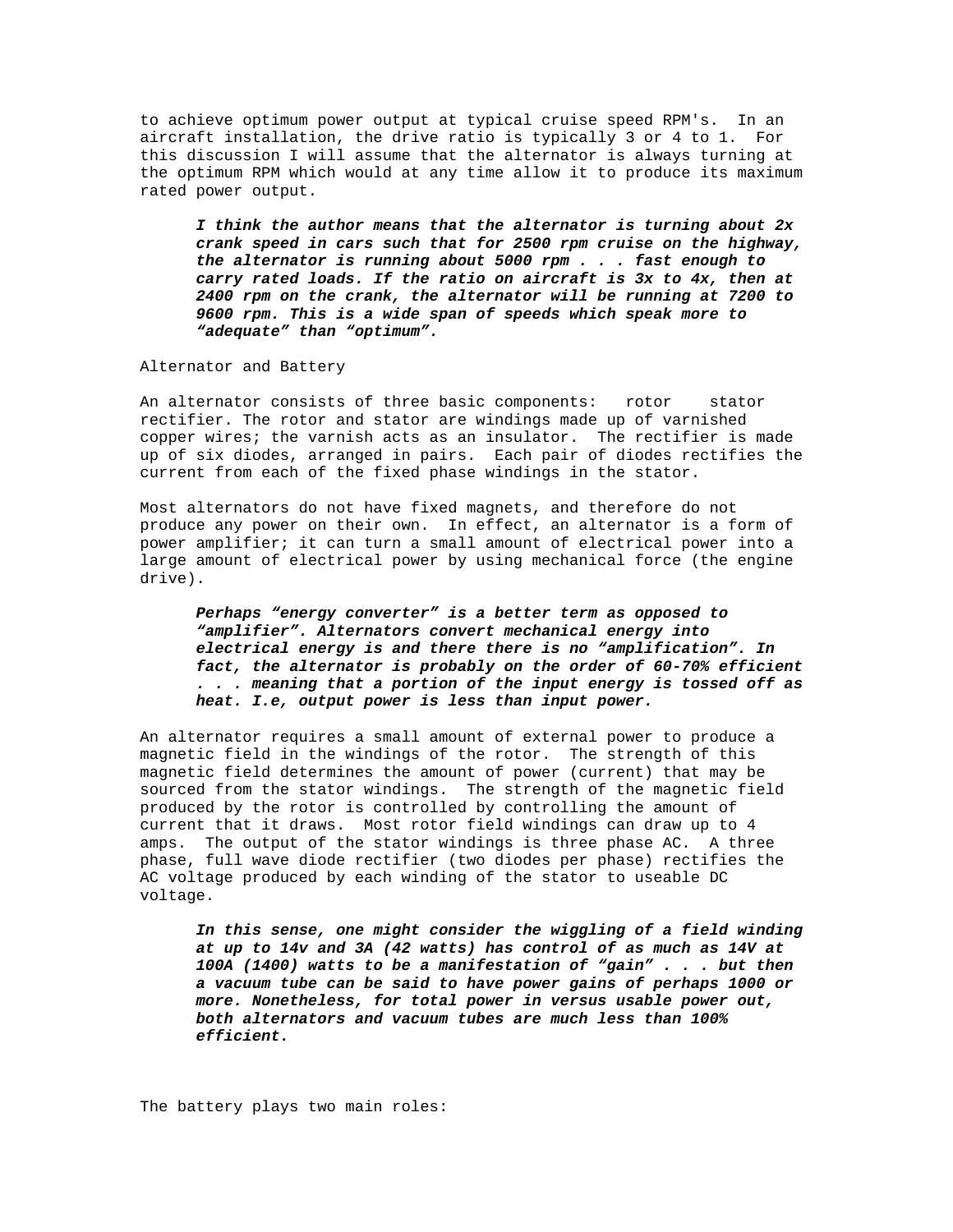1) It supplies current to the rotor field windings to produce a magnetic field.

*Sorta . . . many alternators require external excitation (usually ship's battery) to come on line but once "started" the alternator does not depend on the battery for continued operation. I.e., once on line the alternator supplies its own field power.*

2) It acts as a capacitor to both draw and smooth the rectified power (current) from the stator of the alternator.

*I used to think that too . . . you know, it sorta made intuitive sense; the battery is a huge energy source as a supply or energy sink as a storage device. One can easily morph these facts into some notion of batteries offering a kind of electrochemical inertia that tends to smooth small perturbations in bus voltage.*

*Consider this: A battery becomes a source of energy at 12.5 volts and below. It becomes a sink of energy at 13.8 volts and above. There is a span of about 1.3 volts where the battery is neither an effective sink nor source of energy. Any wiggles of bus voltage that venture into this range are essentially unaffected. The whole idea of the battery being any sort of "filter" falls apart. In fact, put your oscilloscope on the bus of any automobile with the engine running. Note the bus noise with the battery connected. Disconnect the battery. The engine continues to run and the noise on the bus doesn't change much.*

Alternators are generally very reliable. They do, however, have one main enemy -- heat. Overheating or overloading an alternator may melt the varnish insulating the copper wire in the field windings of the stator very quickly. It also weakens the diodes that make up the rectifier.

*Yeahhhhh . . . sorta. "Over heating" is a function of defective installation. Every alternator is qualified to carry its rated loads indefinitely. Every approved alternator installation is required to demonstrate its rated performance under worst case conditions: Hot day, max angle climb and electrical load equal to the rating of the alternator.*

*Of course it's perfectly legal to "de-rate" an alternator. If you've got a 60A alternator installed in a C-150 that never needs more than 30A and cooling is insufficient for 60A loads, then all one has to do is change the nameplate rating on the alternator to 30A, run the loaded cooling tests at 30A and call it "golden."*

*But if the airplane's documents claim a 60A alternator, then the folks who qualified the alternator onto that airframe were obligated to demonstrate it. The notion that diodes or varnish somehow can fall prey to mishandling by the operator is simply not demonstrable. These issues are not something that the owner operator should even be aware of much less concerned about.*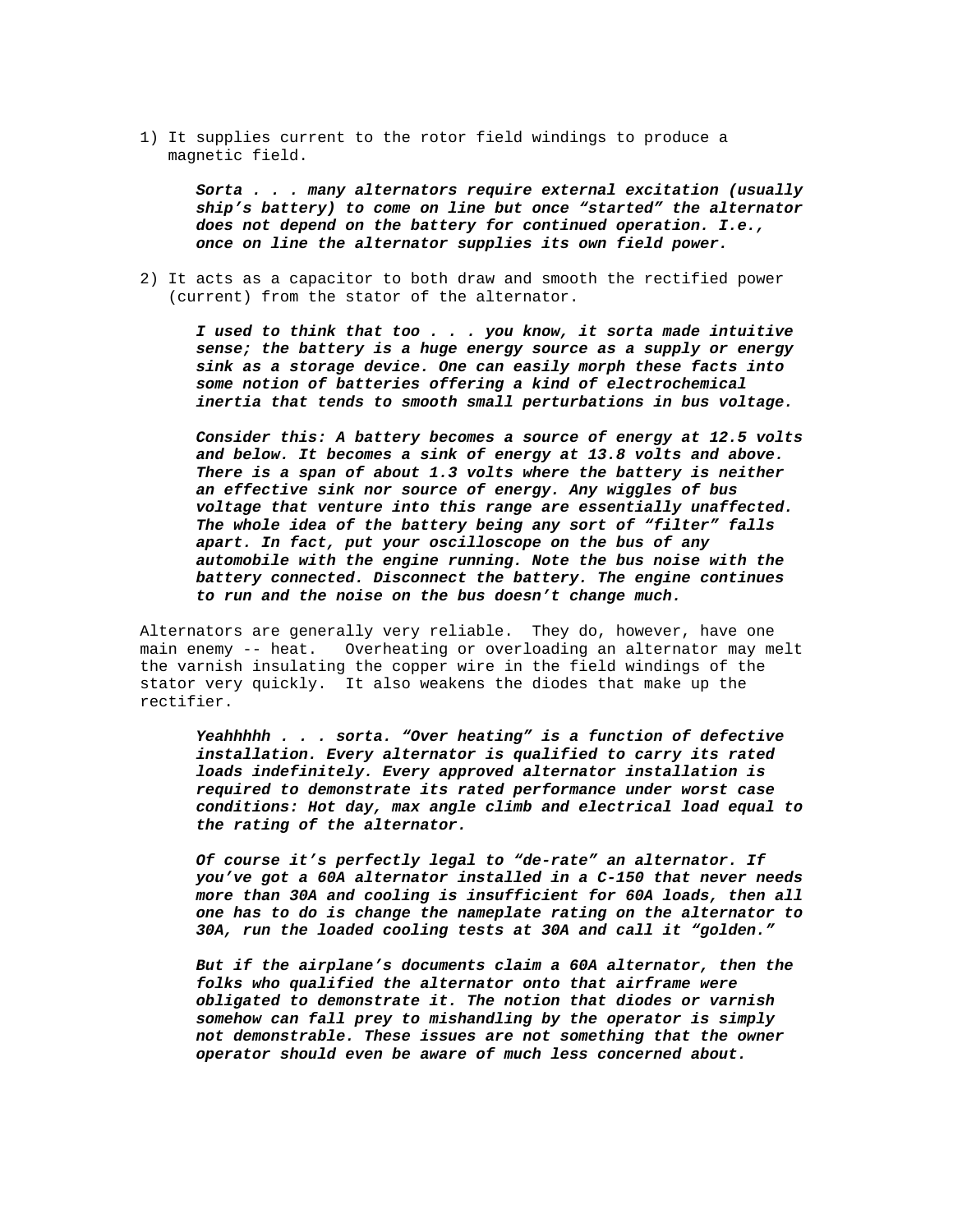With the exception of the bearings that support the rotor, the field brushes are the only other part that is subject to wear. The brushes are not actually a brush but rather a precisely machined piece of carbon with an imbedded wire which is quite fragile. The brushes make contact with the rotor ring to supply current to the field windings. Each brush is held in contact with the rotor ring with a spring. Carbon dust that accumulates as a brush wears can cause it to stick in place; eventually the brush will not make contact with the rotor ring.

*Everybody I know calls them "brushes" and "slip rings". Don't know about "fragile" . . . they are indeed much smaller than the brushes that would be found in a 60A generator . . . but I would not call them "fragile".*

Voltage Regulator and Over voltage Relay

The purpose of the voltage regulator is to maintain the electrical system voltage to a preset level. The voltage regulator performs this function by controlling the amount of current that is sourced to the alternator field windings in the rotor. This device may be a mechanical relay type unit or a solid state transistorized unit. Either type performs basically the same function. Most 12 volt system regulators are set to maintain the electrical system voltage at 13.8 volts.

*13.8 is the "magic" voltage required to top off a battery to 100% of full capacity at room temperature . . . provided that you're willing to wait quite awhile. The majority of the regulators I've cross paths with were factory adjusted for 14.2 to 14.6 volts . . . a slight but sufficient "over charge" intended to meet design goals for recharging a dead battery in something on the order of 60 to 90 minutes of flight. Put a voltmeter on your car battery with the engine running, I think you're going to see 14.2 volts or more.*

Voltage regulators accomplish this task by controlling the current that is sourced to the alternator field windings in the rotor windings, as well as the amount of power that is generated by the alternator stator windings. This is the only function of a voltage regulator. Solid state voltage regulators respond faster and more accurately to loads on the electrical system than do the mechanical types, and have the benefit of no moving parts to wear out. There are, however, two distinct differences in the way these units may fail.

## *"Faster and more accurate" are not quantified . . . the two technologies offer essentially the same electrical performance. However, the electro-mechanical devices are decidedly limited in service life and much more vulnerable to environmental extremes.*

Mechanical (relay type) voltage regulators almost always fail open circuit, either because a relay coil or a resistor burns out. In very rare cases, the relay contacts may weld closed. Solid state voltage regulators tend to be of the 50-50 type failure; sometimes they short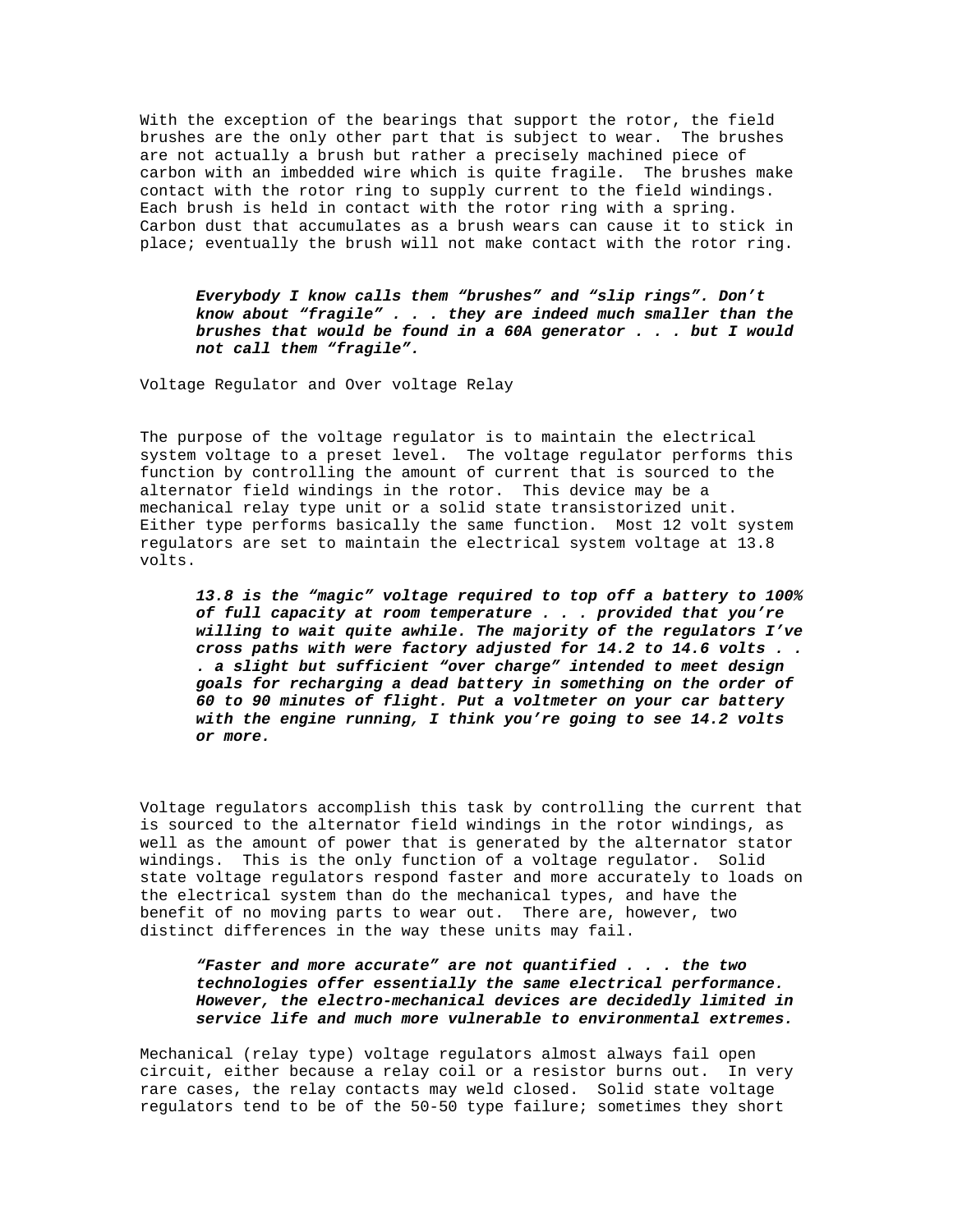circuit and sometimes they open circuit. As I have found more short circuit failures than open circuit failures, I tend to lean toward the possibility of a short circuit failure on solid state voltage regulators.

Q. What happens when a voltage regulator of either type fails with a open circuit?

A. No current can be sourced to the rotor field windings, which turns off the magnetic field and the stator windings produce no power.

 Q. What happens when a voltage regulator fails with a short circuit?

A. Assuming that this is not a catastrophic internal failure which would cause the alternator field circuit breaker to trip, the field windings would be able to draw the maximum possible current and would effectively turn the alternator full on. In this condition, the alternator is producing its maximum rated power. You might think that this is not a problem, but due to rules governing inductors and capacitors an even bigger problem will develop: runaway output voltage. If there is not sufficient electrical load to use all of the available power from the alternator, the voltage in the alternator stator windings will rise uncontrollably.

*Not sure about the reference to "inductors and capacitors" . . . but yes, a runaway is an uncontrolled rise in output voltage. In practice, this condition is mitigated only by system loads and how much abuse the battery can accept before the OV protection system reacts and shuts the alternator down.*

*From the onset of the OV condition until the OV protection shuts the alternator off is under 100 milliseconds. During this time, the battery prevents the bus voltage from rising as fast as the alternator would drive it were the battery not present. A lightly loaded 60A alternator will push a good battery up to 17 volts or so during the first 100 milliseconds of the event which is plenty of time for the OV relay to react.*

*If the battery were not present, the industry assumption is that 14v bus could rise to as much as 40 volts but for no more than 100 milliseconds before the OV system brings the failure to heel.*

Both of these failures are a problem. The second failure, however, could do potential damage to the radios and other appliances in the electrical system. This is the purpose of that sometimes mystical and poorly understood over voltage relay. This relay will open the alternator field drive circuit when the voltage in the electrical system rises above a preset point. In 12 volt systems, this is usually 15-18 volts.

*Every customer I've serviced for the design of OV protection has asked for a trip point of 16.2 to 16.5 volts in 14V systems and 32.5 to 33.0 volts in 28V systems.*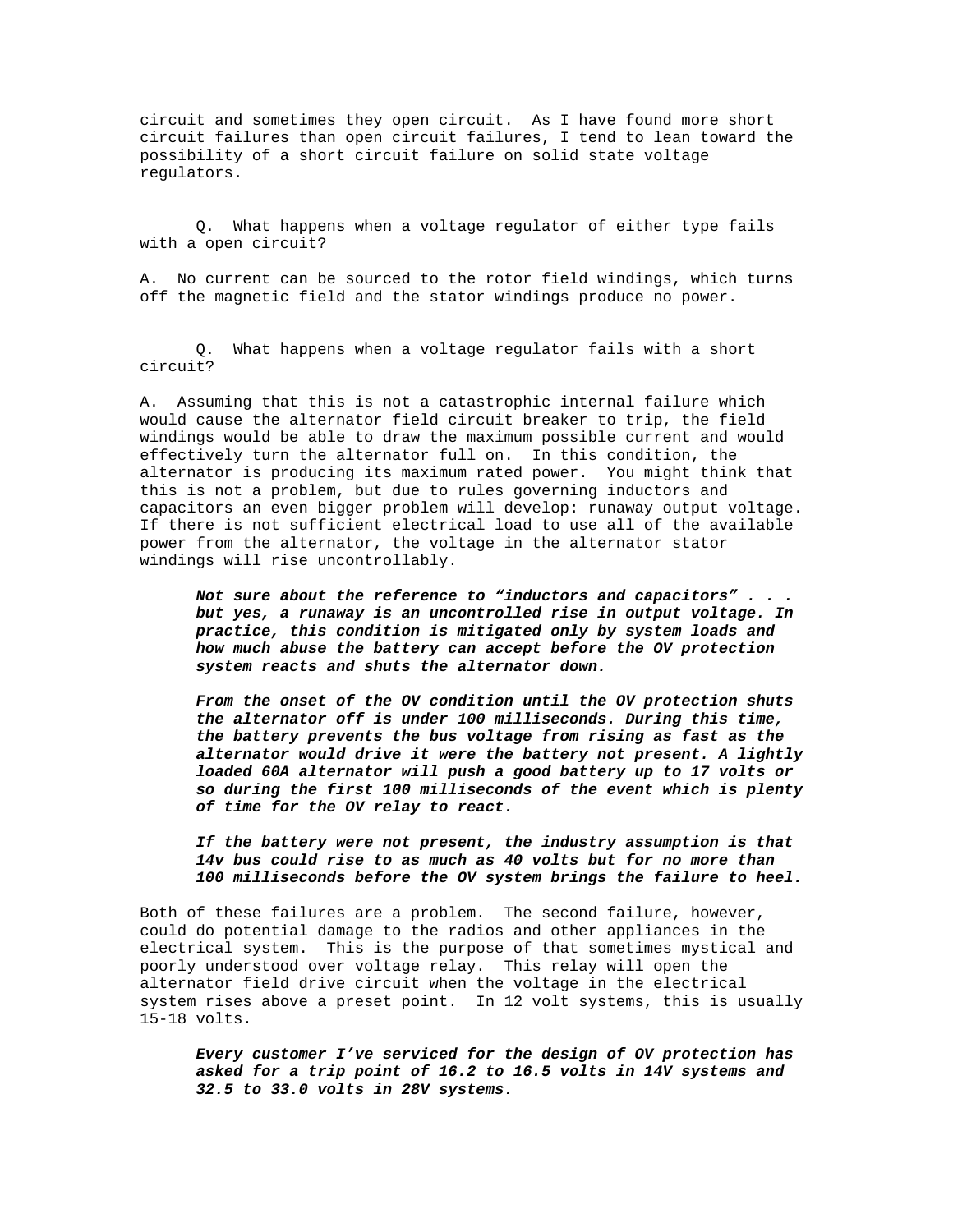The over voltage relay does not cut off the alternator output, instead it cuts off the alternator field drive which effectively turns the alternator off. This device is usually a non-resetting relay. As soon as the over voltage relay opens the field drive and the alternator is turned off, the electrical voltage will drop back to about 12 volts. The field voltage, however, is not re-activated. Otherwise, the electrical system would oscillate in a high-low-high-low voltage condition. In order to reset an over voltage relay the alternator (or master) switch must be turned off for a few seconds and then turned back on.

By the way, you might find it interesting to know that most automobiles do not have an over voltage relay. Auto manufacturers don't think that an over voltage condition is very likely to occur in a car. However, when it does it usually burns out all of the lights. Most other components - fans, heating elements, etc.- will survive.

Battery Master Switch and Battery Master Relay

The master switch is usually two switches in one. The left side controls the battery by turning the electrical system on and off and the right side controls the alternator. The battery must be turned on in order for the alternator to be turned on. Turning on only the alternator side will do nothing.

*This is an attempt to describe the split-rocker DC power master switch used on many single-engine light aircraft. It's almost correct. The battery side can be turned on without having the alternator on but any attempt to turn on only the alternator will result in BOTH systems being turned on. Conversely, one can turn the alternator off without turning the battery off but any attempt to turn the battery off by itself will take the alternator off too.*

There is one very important distinction that should be made: The alternator switch turns the voltage regulator on and off, not the alternator output. The voltage to the alternator switch comes from the alternator field circuit breaker, which is tied directly to the aircraft battery through the master switch.

The battery master switch handles very little current. It is usually less than 0.5 amps -- the current it takes to drive the master relay coil. The master relay handles all of the electrical load. This includes the engine starter, which amounts to 200-400 amps when starting the engine and 30-70 amps under normal operating conditions.

*A bit misleading. Yes, before the engine starts, all equipment turned on gets power through the battery master contactor. When the engine is cranked, that power comes through the battery master relay. After the engine starts and the alternator begins to produce power, energy flows back into the battery to replace that which was withdrawn before the engine starts. The alternator and not the battery/battery master contactor carries system loads.*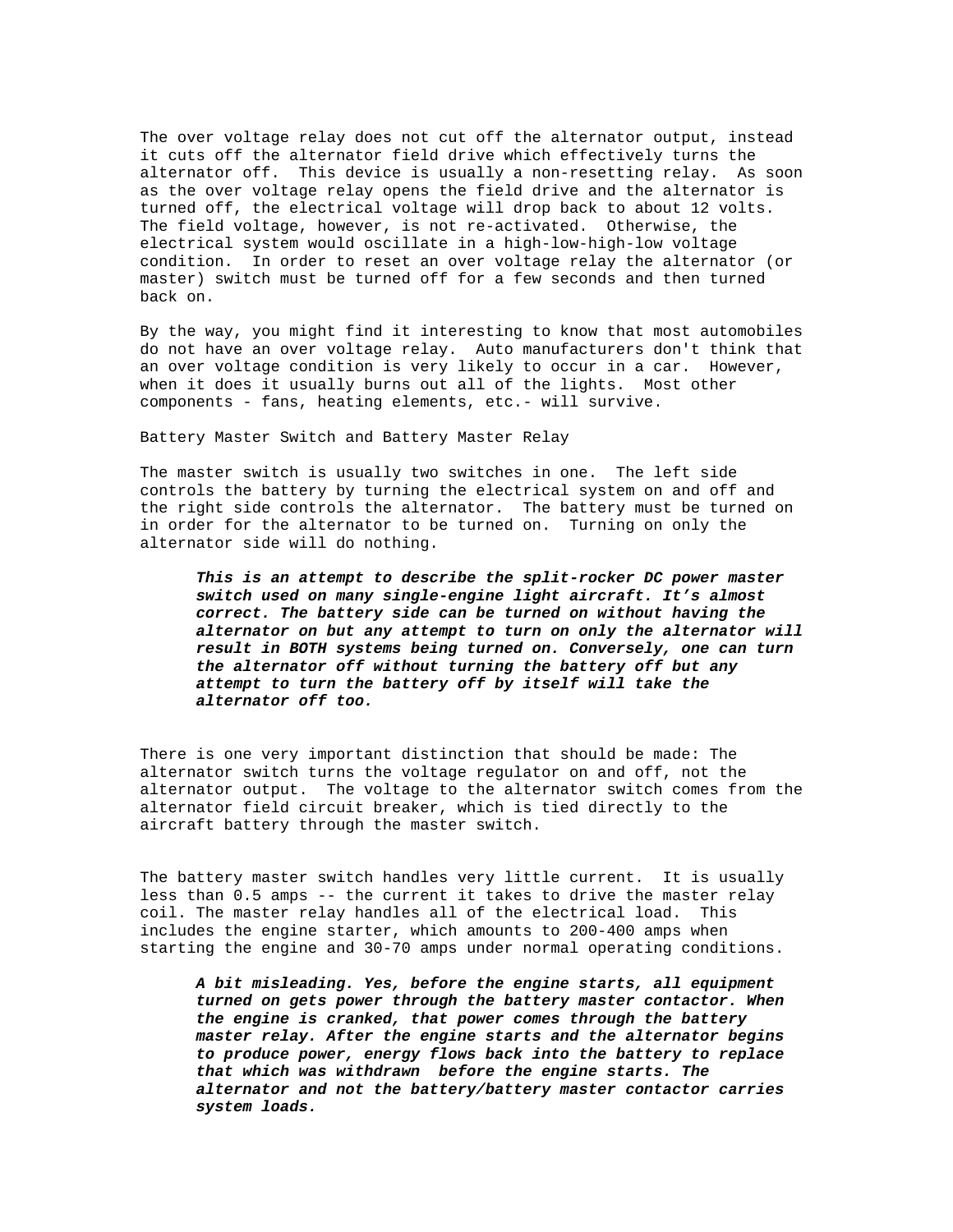The alternator side of the master switch is a different story. This switch handles all of the alternator field drive current -- usually around 2-5 amps. This is a significantly higher load on the switch, yet this switch has a fundamentally more significant role than the battery side of the switch. The condition of the contacts (the contact resistance) in the alternator switch will affect the voltage that the voltage regulator will see.

This is where Ohm's Law starts to have an affect, and this is where just about everyone seems to get lost and misinterprets the symptoms. Using Ohm's Law we can calculate the voltage drop across a resistor based on specific current. So what does this have to do with a switch? Plenty. If I could have a dime for every voltage regulator that was mistakenly replaced because of this switch, I would be a very rich man. As the switch degrades due to oxidation of the contacts caused by internal arcing when it is switch on and off, the contact resistance increases.

Say, for example, the switch has developed 0.5 ohms of resistance (which is very small) and the maximum current required to drive the alternator field is 4 amps. What voltage would be detected at the voltage regulator?

> V drop =  $4 \times 0.5 = 2$  volts V reg = 12 volts - 2 volts V reg = 10 volts

While this V reg is not strictly accurate, the voltage drop across the alternator switch is. This means that the voltage regulator will see 2 volts less than the rest of the electrical system when 4 amps are flowing to the alternator field. A more accurate way of looking at this is to ask what voltage is the rest of the electrical system at. With the voltage regulator preset to maintain a 13.8 volt level, the rest of the system is at  $13.8 + 2 = 15.8$  volts while the regulator is seeing only 13.8 volts!

*An interesting hypothetical that pushes most if not all of the cause for "galloping ammeter" syndrome off onto the alternator side of the split-rocker switch. In fact, should this switch actually degrade to the point of adding 500 milliohms resistance to the voltage regulator's sense path, it would ALSO be dissipating 2 volts x 4 amps or 8 watts. This amount of head dissipated in so small a feature would at least produce a smoking if not a flaming switch. The real case is not hypothetical. Most regulators will become unstable when total resistance between the bus and the regulator totals 200 milliohms. Further, that total is distributed across ALL of the joints in the pathway. Replacing a switch may produce the appearance of having "cured" the problem . . ..*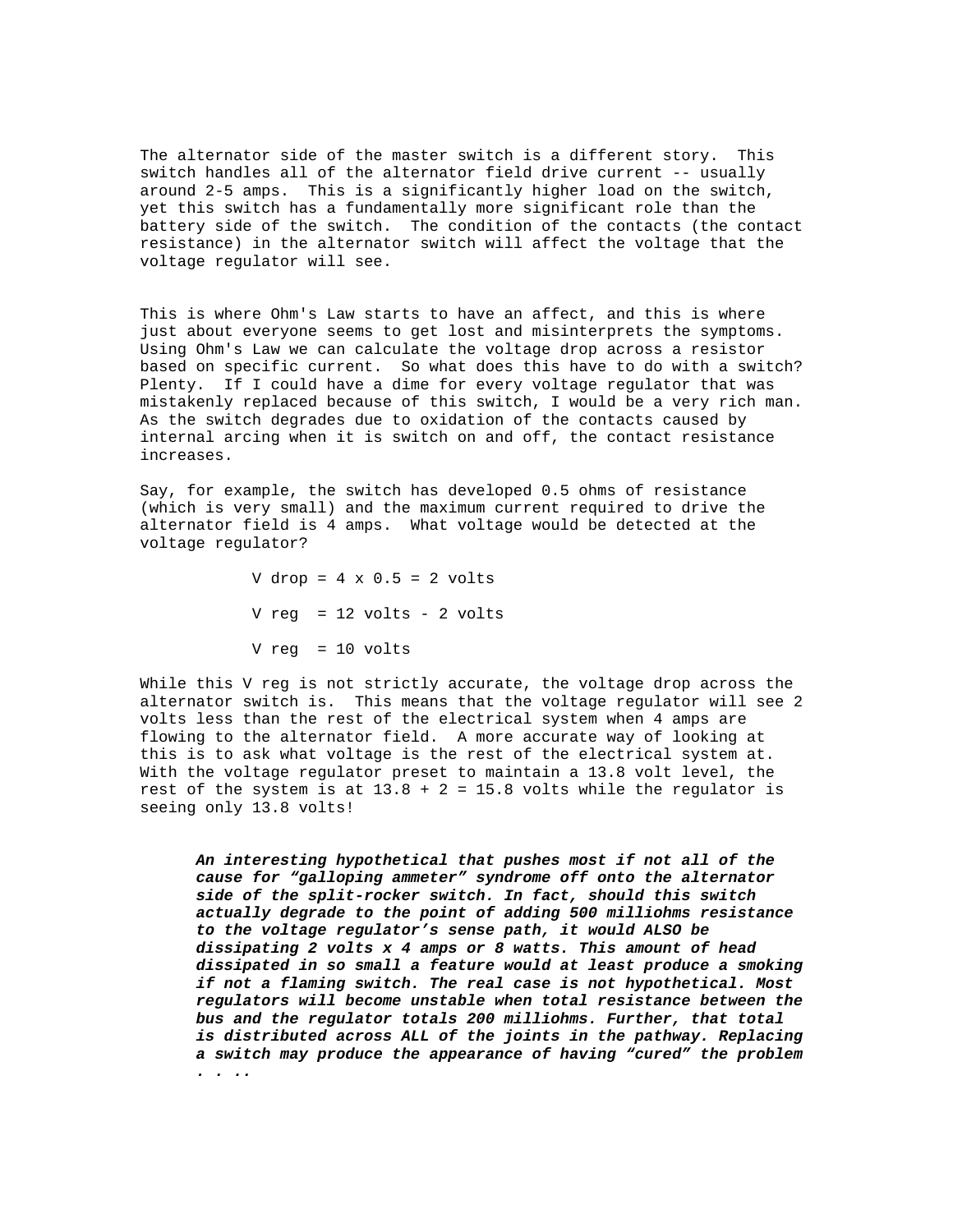This insidious problem only gets worse as the resistance in the switch causes it to heat up and further degrade the contacts. You may be surprised to know that this same 0.5 ohms at 15.8 volts and 4 amps must dissipate 8 watts of power!! While this may not seem like much, we're talking about a device that is not designed to dissipate heat.

Most of the time when a switch gets this bad it starts to act like a Christmas tree. As the contacts heat up the metal warps and the contacts open. The contacts cool down and again make contact. The cycle repeats.

*Another interesting but unsupportable phenomenon. Failure in a switch with rising resistance does not present a cycling conduction pattern. See http://tinyurl.com/2a2qqp for an exemplar investigation of switch failure. In this case, the switch resistance probably did not exceed 100 milliohms but the 600 or so milliwatts of heating slowly cooked the switch's innards. In the mean time, the strobes kept right on working.*

The result is a charging system that is being turned on and off, just as if you were flipping the switch; which results in a fluctuating ammeter.

*The author is speaking about the "galloping ammeter" phenomenon that is common on many older light singles. It's a condition that manifests ONLY on voltage regulators where the alternator field power lead and bus voltage sensing share the same conductor. It's a correct statement that an increase in resistance between the bus and the voltage regulator is the driving condition. It's incorrect to lay the blame exclusively on the alternator control switch because in some aircraft, particularly older Cessnas, there are over a dozen joints in the current path between bus and regulator ALL of which increase with age and ALL of which contribute to the unstable voltage regulation phenomenon. It's easy to assume that all blame can be laid at the feet of the switch because replacing many switches has "fixed" the problem.*

*If the system went unstable at say 130 milliohms of total resistance and the switch was contributing say 30 milliohms of the total, then putting in a new 10 milliohm switch causes the oscillation to cease . . . but it comes back faster than from factory new. The REAL fix for the galloping ammeter is to replace or refurbish every piece of hardware in the circuit all the way from the bus to the regulator including the switch. Drive the total loop resistance down to factory new levels. This approach will cause the problem to go away for decades instead of years.*

*The still better solution is to simply replace the regulator with a device where field supply current and bus sensing duties are split between two separate wires I.e, separate remote voltage sense leads. Now, increases in loop resistance from bus to regulator in the field supply line no longer interact with the voltage regulator functions and the condition NEVER happens again.*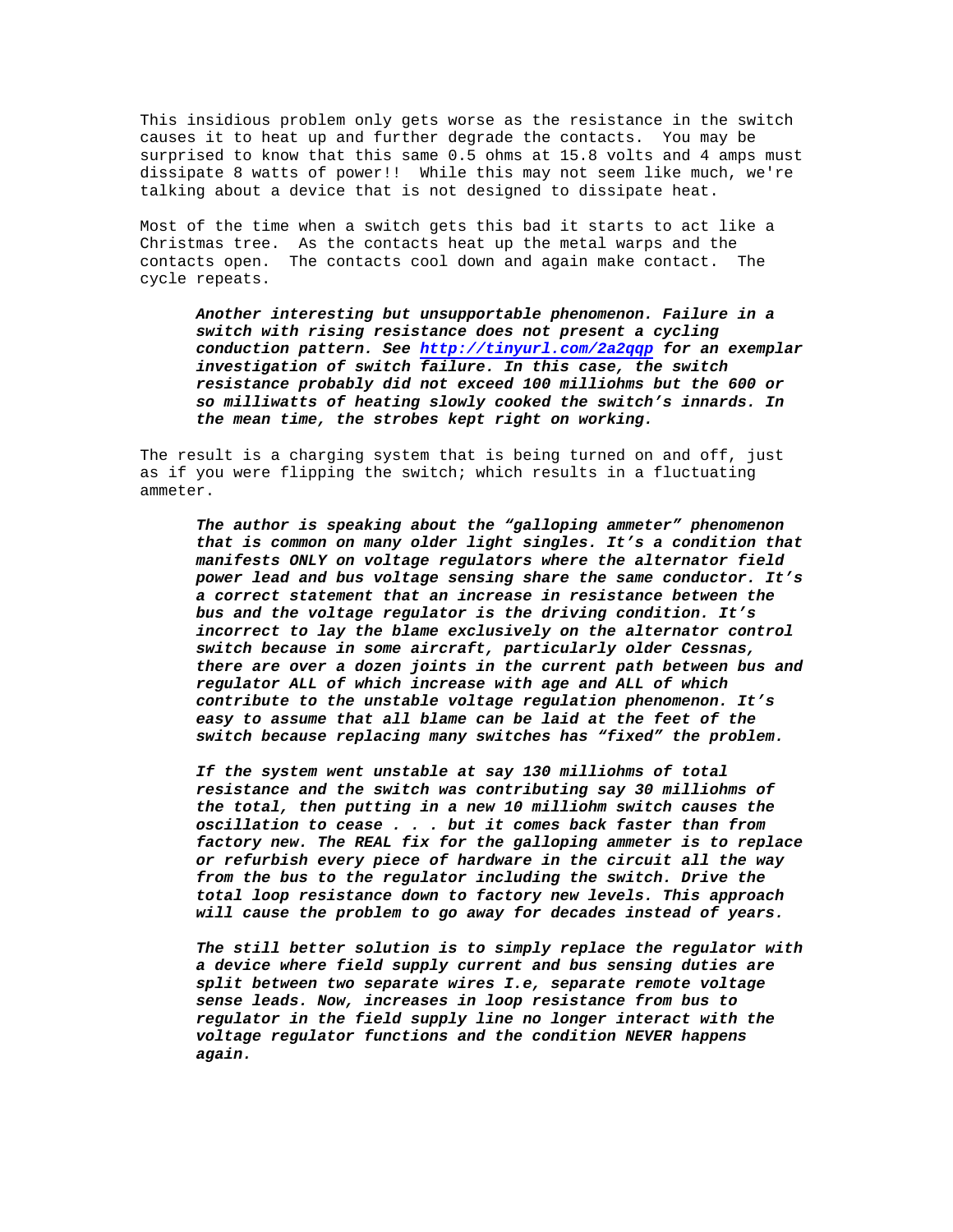A second type of failure will also produce the same result. If the switch contact resistance increases significantly, the voltage regulator may not be able to flow sufficient current to the alternator field before the voltage drops below the point at which the voltage regulator will operate. When the voltage drops too low the voltage regulator turns off and stops flowing current to the alternator field. This allows the voltage level to return to normal, at which time the voltage regulator turns back on and the cycle repeats.

Once again you're flying a blinking charging system. Except, in this case, the rate at which the system turns on and off will usually be very rapid -- more than once a second.

I am frankly amazed at some of the bizarre suggestions I hear or read about on electrical systems on light aircraft. I have to say that I know some very competent aircraft mechanics whom I trust and respect very much when it comes to mechanical work. I wouldn't, however, let them wire the lights on a Christmas tree, let alone troubleshoot (at my expense) the electrical system on my aircraft.

## *Not sure what the "second type of failure" is . . . increase in loop resistance for shared field supply and bus voltage sense paths is root cause of this phenomenon.*

#### Ammeter/Load Meter

Last but not least is the ammeter, sometime called the load meter. In some airplanes (and cars), the ammeter shows the charge and discharge state of the battery. In Cherokees the ammeter shows only the charging current (the alternator output). Under normal conditions this charging current is equal to the electrical load on the system, and this is why the ammeter in a Cherokee is sometimes called the load meter.

Keep in mind that the ammeter in the Cherokee only shows the output of the alternator. If the alternator is off line (turned off or broken), the load meter will read zero. There will, however, still be an electrical load that will continue to drain the battery unless the master switch is turned off.

#### The Charging System

Ok, so now you know what all the major components of the charging system are and how they function. Let's put it all together. Figure 1 shows the most typical aircraft electrical system, and is an accurate depiction of the electrical and charging systems in the Cherokee.

Note the dashed line between the breaker panel and the voltage regulator with the alternator switch in the middle. This line provides three functions: 1) Power for the voltage regulator's internal circuits. 2) Voltage sensing of the electrical system. 3) Power - via the voltage regulator, to the alternator field drive (rotor windings).

Poor connections in the line can wreak havoc with the charging system. Many hundreds of dollars have been spent replacing perfectly good voltage regulators, alternators, over voltage relays and who knows what else in an attempt to cure the fluctuating output problem. 99% of the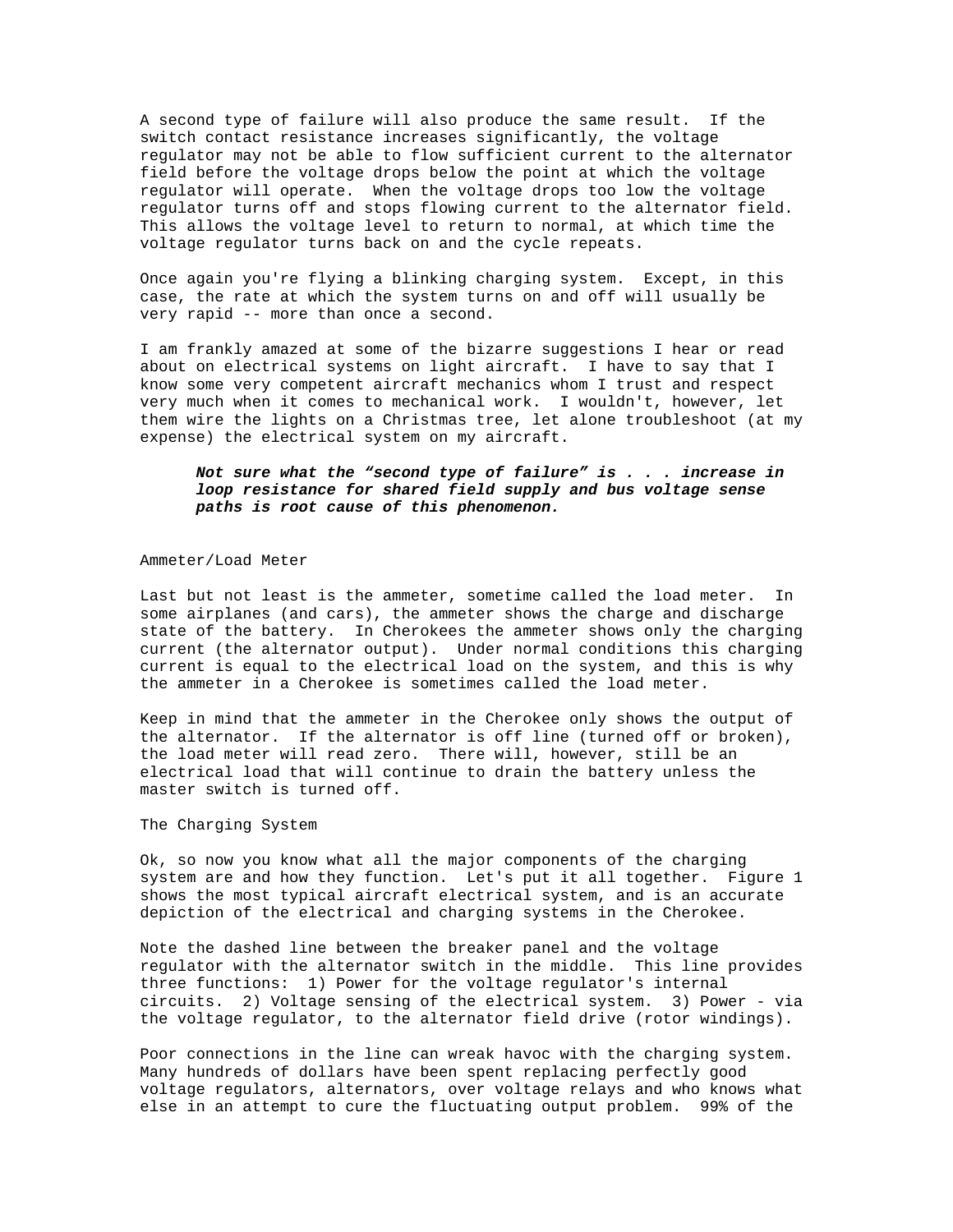time it is a problem in this line. Most of the time it is simply a faulty or worn out alternator switch -- typically a \$10 part.

*A recap of the phenomenon described above and yes, the switch is a contributor but the first time this problem is encountered, all the parts including breaker, switch, terminals and pins in connectors should be replaced. Every CONNECTION that carries this current except the wires and appliances themselves. This drives the total resistance back down to what it was when the airplane left he factory.*

If there is a problem in this line that limits the current that can be drawn by the voltage regulator (and the alternator field drive), several things will happen. When the voltage regulator senses a low voltage condition it attempts to source more current to the alternator field. The more current that flows through this line the greater the voltage drop that occurs. The more the voltage drops in the line the more the voltage regulator attempts to source to the alternator field.

This vicious cycle continues until either the alternator is turned on full, potentially causing an over voltage or the voltage drops so low that the voltage regulator can no longer function and shuts down. As soon as the voltage regulator shuts down the current flow to the alternator stops and the voltage on the line increases. When the voltage increases enough to operate the voltage regulator the cycle repeats. The pilot sees a rapidly fluctuating (usually more than once a second) amp/load meter, as the system turns on and off like a Christmas tree bulb.

It's not quite that serious. Yeah, the voltage wiggles around perhaps 1 volt peak-to-peak and the ammeter dances and the panel lights flash in unison . . . but if addressed soon after onset, it's not going to hurt anything.

The first thing most mechanics will do is to take the system apart, suspecting a faulty alternator or voltage regulator. Unfortunately, this is the beginning of an expensive route to failure. Why suspect a faulty switch or circuit breaker, Few people stop to realize the thousands of times that the master switch is turned on and off in the lifetime of an aircraft. Each time that the switch is turned on or off a small amount of internal arcing occurs. This arcing degrades the metal in the switch contacts and increases the resistance across the contacts.

This usually does not cause a problem for the battery side of the master, since the actual current is carried by a remote master relay. The increased resistance across the alternator portion of the switch will, however, cause problems. A contact resistance of a mere 1 ohm will cause havoc. As the voltage regulator attempts to source more current to the alternator field the 1 ohm resistance in the switch (or anywhere in the line) will cause the voltage to drop one volt for every one amp of current drawn by the voltage regulator. This causes the voltage regulator to source more field drive current than is required to maintain the correct system voltage level. In the early stages of this problem there may be a tendency to overcharge the battery and increase the overall electrical system voltage. Or it may even cause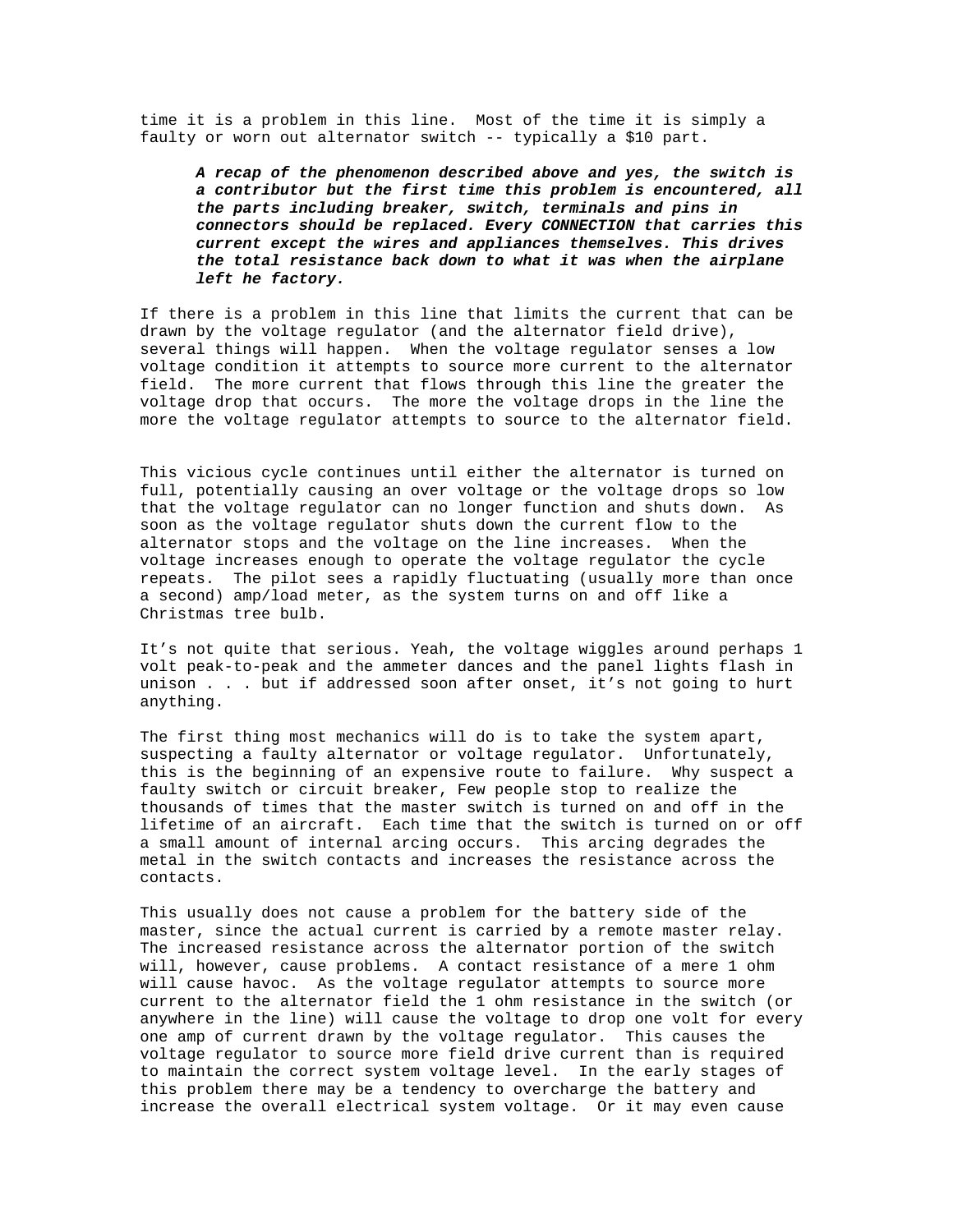the over voltage relay to trip, leading to the incorrect suspicion of a failed, or failing, voltage regulator.

The output of the alternator goes to the alternator output breaker and is connected to the aircraft electrical bus. The ammeter is placed between the alternator output and the circuit breaker to show the current flow into the aircraft electrical bus.

That is all there is to the Cherokee charging system. It is really quite simple. The charging system design on the Cherokee is virtually identical to most other charging systems in light aircraft. As simple as these charging systems are, the problems that occur are often blown way out of proportion. I have watched qualified mechanics laboriously take apart an electrical system before they even checked to make sure the alternator field circuit breaker was working.

# *The term "qualified" is suspect. Yes, it's quite common for mechanics, pilots and owners alike to trouble-shoot by swapping in new parts until the problem goes away. None of these individuals is capable of doing the job with a minimum expenditure of \$time\$.*

Of course the airplane owner is paying for their time and the parts. I have also heard the war stories from aircraft owners who troubleshoot and service their own planes. Most of these expenses can be chalked up to a misunderstanding of the charging and electrical system.

### *Yup, the most expensive malady from which mankind suffers is ignorance.*

Making your charging system last

You may be surprised at the number of things that may turn on and off unexpectedly, causing a fluctuating ammeter, yet the charging system is working fine. In fact, it is doing the job it was designed to do. Rotating beacons that are near the end of their lives, some transponders, landing lights with bad connections, pitot tube heaters, landing gear systems, etc. can all turn on and off unexpectedly.

### *Hmmmm . . . yes, when connections get loose or switches wear out there may well be conditions of intermittent operation. I'm mystified as to the point of bringing it up in this document.*

So you don't have any problems and hope you never will. Perhaps if you follow two simple suggestions you may never have a problem, or at least you will substantially reduce the chances of having one.

Have you ever asked yourself why the charging systems in aircraft fail so often? In reality they should last longer than their automotive counterparts. Why is that? Consider that the alternator in a car is subjected to far more engine starts (requiring a heavy charge at low RPM), and often has to sustain a heavy load during engine idle on hot days while you're stuck in traffic with the air conditioner running full blast. They have to operate in heat conditions that are well above 200 degrees F with poor ventilation. The alternator is usually mounted near the bottom of an engine and is subjected to repeated water drowning - complete with road grime and dirt, when driving in the rain.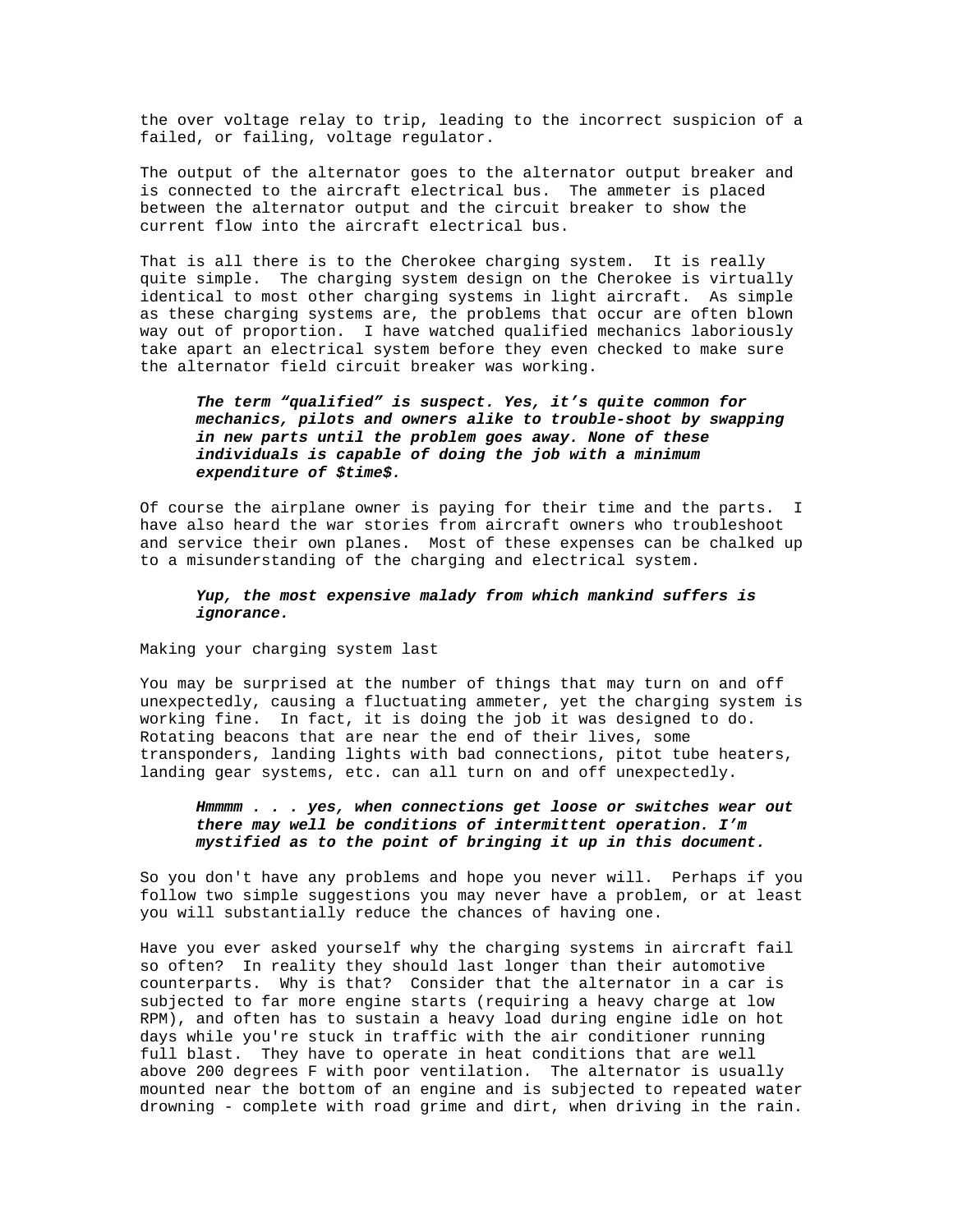Even subjected to all this abuse it easily survives 10 years and over 100,00 miles.

I can honestly say that I have never seen a Chrysler alternator fail electrically in any vehicle or marine application. The one in my 1964 Plymouth Valiant has over 200,000 miles on it. Ditto for the pickup and the station wagon. This is the identical 60 amp alternator installed on many Cherokees, the only difference being a little sticker that says FAA-PMA approved.

I have seen Chrysler alternators fail mechanically - the diode packs having fallen out or bearings seized - but not electrically. So why does everyone curse their Chrysler alternator? Probably because it was the alternator that was installed in the airplane. Talk to a Beech or Cessna owner and they probably don't have much good to say for Delco or Prestolite alternators either.

The alternator in an aircraft is operating in a nearly perfect environment -- relatively constant speed, constant load, low overall load, high RPM, a fairly cool well ventilated space, rarely gets wet, not exposed to much dirt and grime. But why do they fail so much more often, The primary reason is overloading. The secondary reason is simply the design of the charging systems in light aircraft. Often, the alternator and voltage regulator have not failed, it's simply a switch or circuit breaker that has become faulty. Why does this not happen in a car? Read on.

# *The foregoing four paragraphs are a REALLY broad brush treatment of a very complex set of variables where correlation/cause/effect are exceedingly difficult to study and quantify.*

Don't overload the system!

You might say, I can't overload it. And I will say, "You do it every time you start your airplane". Yes, that's the sad truth and probably the main reason aircraft charging systems have such a high failure rate. Yet there is a very simple thing that you can do that does not require any modifications to your aircraft. The two simple steps are:

1) Leave the alternator switch OFF BEFORE starting the engine.

2) Turn the alternator switch ON AFTER the engine is running.

This same process occurs automatically when you start your car or boat or virtually any other machine with a charging system. This function is performed by the ignition switch in your car. Accessories will work with the ignition switch in the on position, but will cut out when the switch is advanced to the engine start position. The ignition switch is also cutting off power to the voltage regulator (which shuts down the alternator) while the engine is being started.

In an aircraft, the alternator is usually turned on at the same time the master switch is turned on. This applies full power to the alternator field, since the voltage regulator is sensing the battery voltage (which is less than 13.8 volts). You then start the engine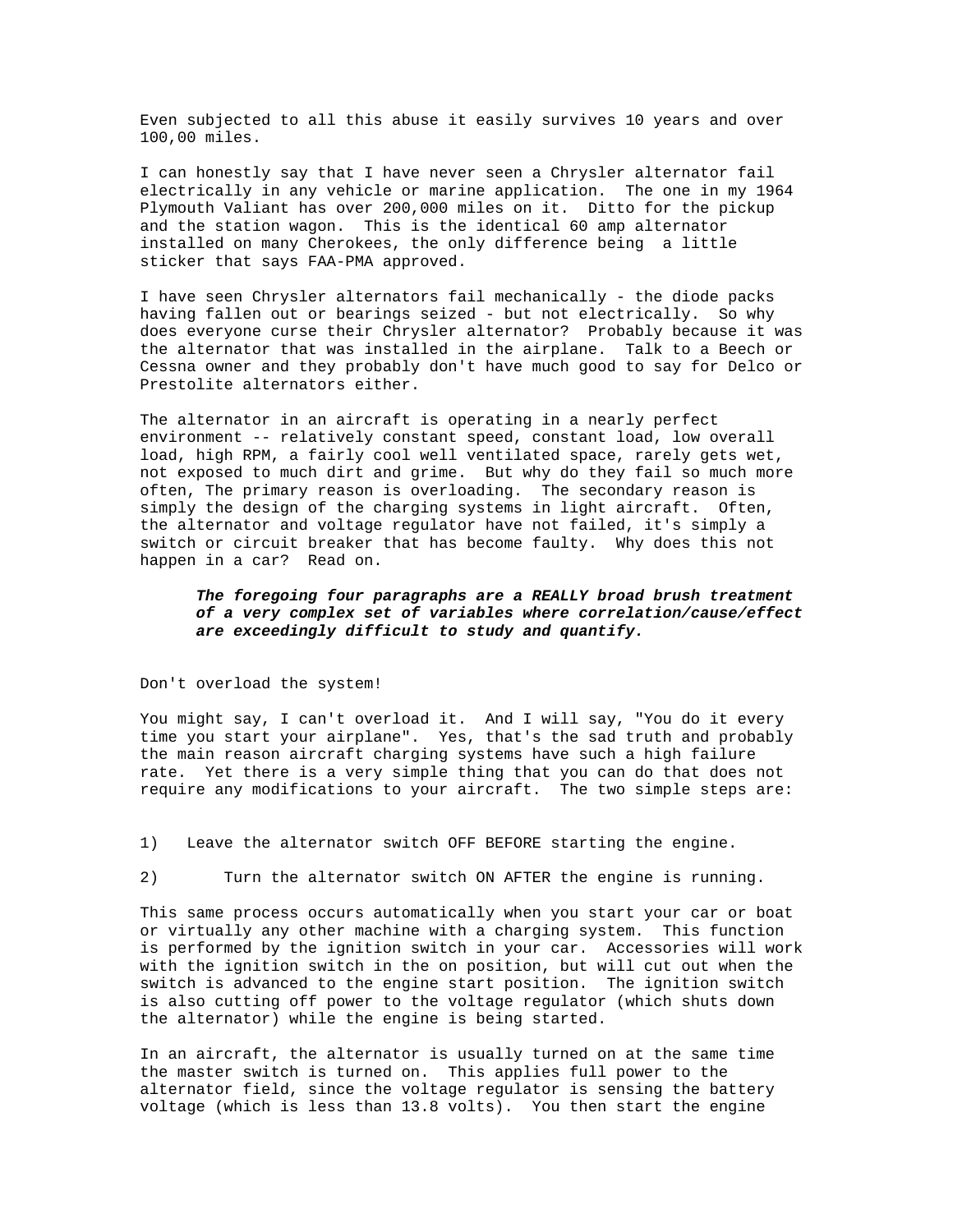using the ignition switch. During the start, power is available to the alternator through the voltage regulator.

As the engine is being started the alternator is turning fast enough to produce some power. At the same time, however, the starter is drawing 200 to 300 amps. Most alternators can only sustain 60 to 70 amps -- 200 to 300 amps is equivalent to a dead short on the output of the alternator. This is a substantially overloaded situation, and the part most likely to fail will be the diode rectifier.

*There is no demonstration in the physics of how alternators work that will support this notion. The idea that an alternator can "overload" its own diodes during a startup transient when the engine is running slow and the diodes are cool is completely unsupported by fact. Diodes are specified to carry many times their rated current for short periods of time based on THERMAL considerations for being able to remove heat from the diode's junction. Further, an alternator is magnetically incapable of producing an output current transient that even meets much less exceeds the ratings of its companion diodes.*

*This article infers that improper operation of the alternator switch accounts for a perceived but un-quantified increase in incidence of failures for alternators in aircraft as opposed to automobiles. At the same time, no mention is made of the host of additional reasons that could explain the perception. I'll suggest that "certified antiquity" accounts for a lot of the perception. An alternator on a certified airframe is technologically frozen in time while alternators in automobiles evolve yearly.*

Listening to the radio:

Have you ever noticed how quickly the aircraft battery seems to run down when you are just sitting in the plane listening to the radio. All you have turned on is the master switch and one or two radios, and in an hour or so you end up with a low battery. Sure, the turn coordinator is running but electric gyros don't draw that much current, the radios certainly don't. Most radios draw less than 1 amp in the receive mode. If you have a typical 35 amp-hour battery, you should have plenty of reserve.

The one thing that is not being considered here is that usually when you turn on the master switch you turn on both sides of the switch (the battery master and the alternator field). So now the voltage regulator is on and sourcing up to 4-5 amps to the alternator field in a vain attempt to generate some power and raise the electrical system voltage to 13.8 volts. But that won't happen because the engine isn't running. So if you want to use the radio or other equipment, or any time you turn on the master - don't turn the alternator side on without the engine running! It won't accomplish anything except to drain the battery. And, if you subsequently start the engine, it will overload the alternator during engine startup.

*No, I've never noticed that . . . I don't sit in a parked airplane listening to the radio. Further, why would one even want*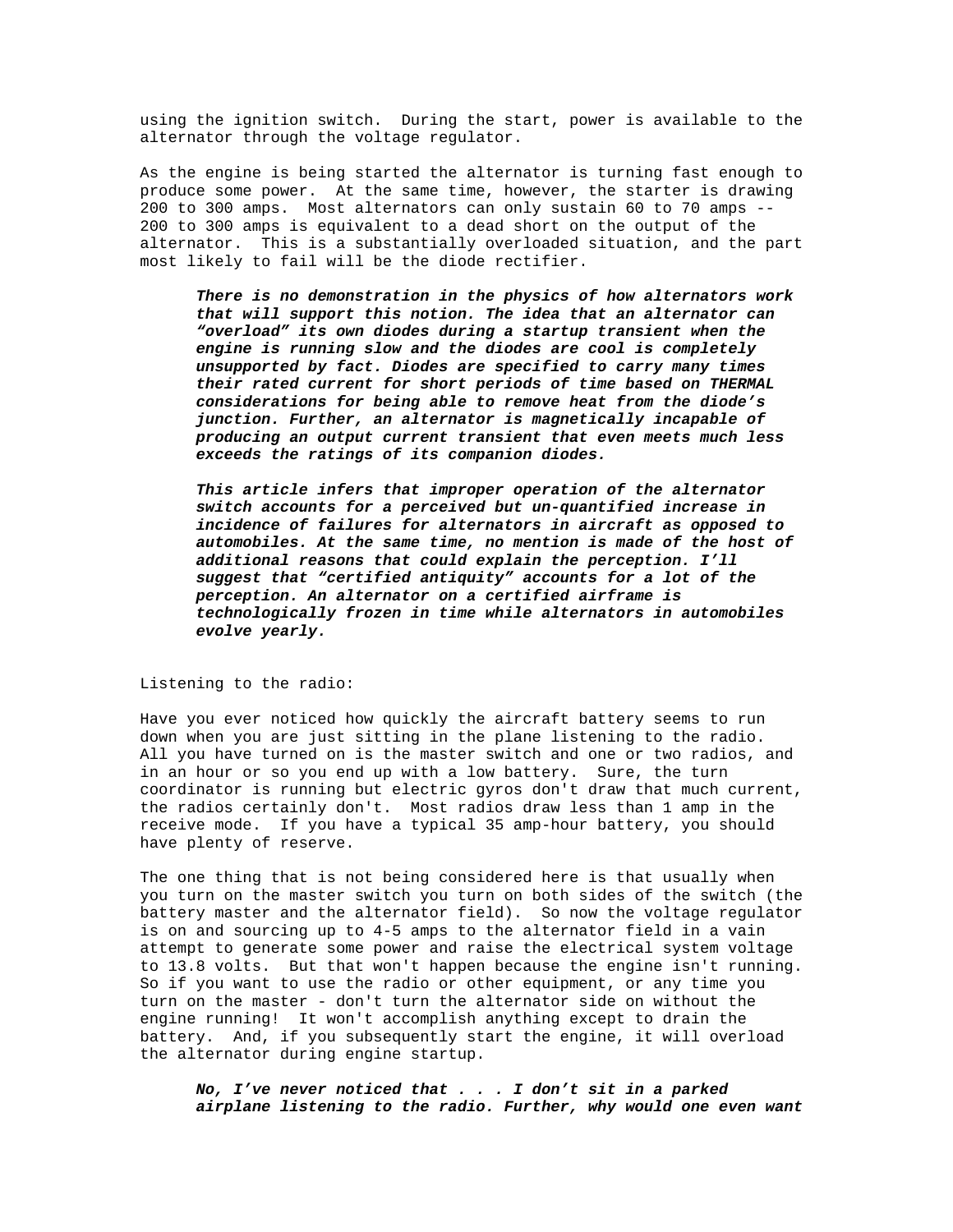*to close both the battery and alternator sides of the DC power master switch?*

Remember:

Engine stopped --- alternator switch OFF

Engine running --- alternator switch ON

## *Yes, any truly qualified mechanic will conduct ground tests of electrical system components with only the battery side of the switch closed.*

Following these two simple steps will significantly increase the life expectancy of your aircraft's charging system, and you will not inadvertently run down the battery. Be sure to remember to turn on the alternator side of the master after engine startup!

#### *Whimsy* **not supported by the physics***.*

We hope this has given you an enhanced understanding of your airplane's electrical system. The flashing light of the alternator LED on Nflite's EA-1040 Panel Annunciator will quickly remind you to turn on the alternator side of your split master once the engine is running. It will also call your attention to your battery master switch should you forget to turn it off after engine shutdown. Troubleshooting tips follow.

Troubleshooting tips:

Symptom: Battery not being charged at all -- no alternator output. 1) Check alternator drive belt for correct tension. 2) Verify that alternator switch is on. 3) Verify that alternator field breaker is not tripped. 4) Verify that alternator output breaker is not tripped. 5) Verify that alternator field drive has voltage. 6) Verify voltage regulator input voltage. 7) Verify that over voltage relay is not open. 8) Verify voltage at alternator field circuit breaker. Likely problems are: a) Open-circuit type voltage regulator failure. b) Faulty alternator field circuit breaker. c) Stuck or worn rotor brushes.

*Step (1) should be: Check bus voltage while the alternator is supposed to be operating. If the voltage is normal the battery is probably bad, not the alternator.*

*(2) If the voltage rises above battery-only levels, but still less than 14.2 to 14.6 volts, something in the regulator system is crippled.*

*(3) Step (5) should be step (1) . . . is there any voltage on the field of the alternator. If it's high (meaning that a regulator is full on and applying battery voltage to the field) and the alternator has no output, then check the b-lead. If it's reading battery voltage, then the alternator has failed. If it's reading 100 volts, then the b-lead circuit is open! If the field voltage*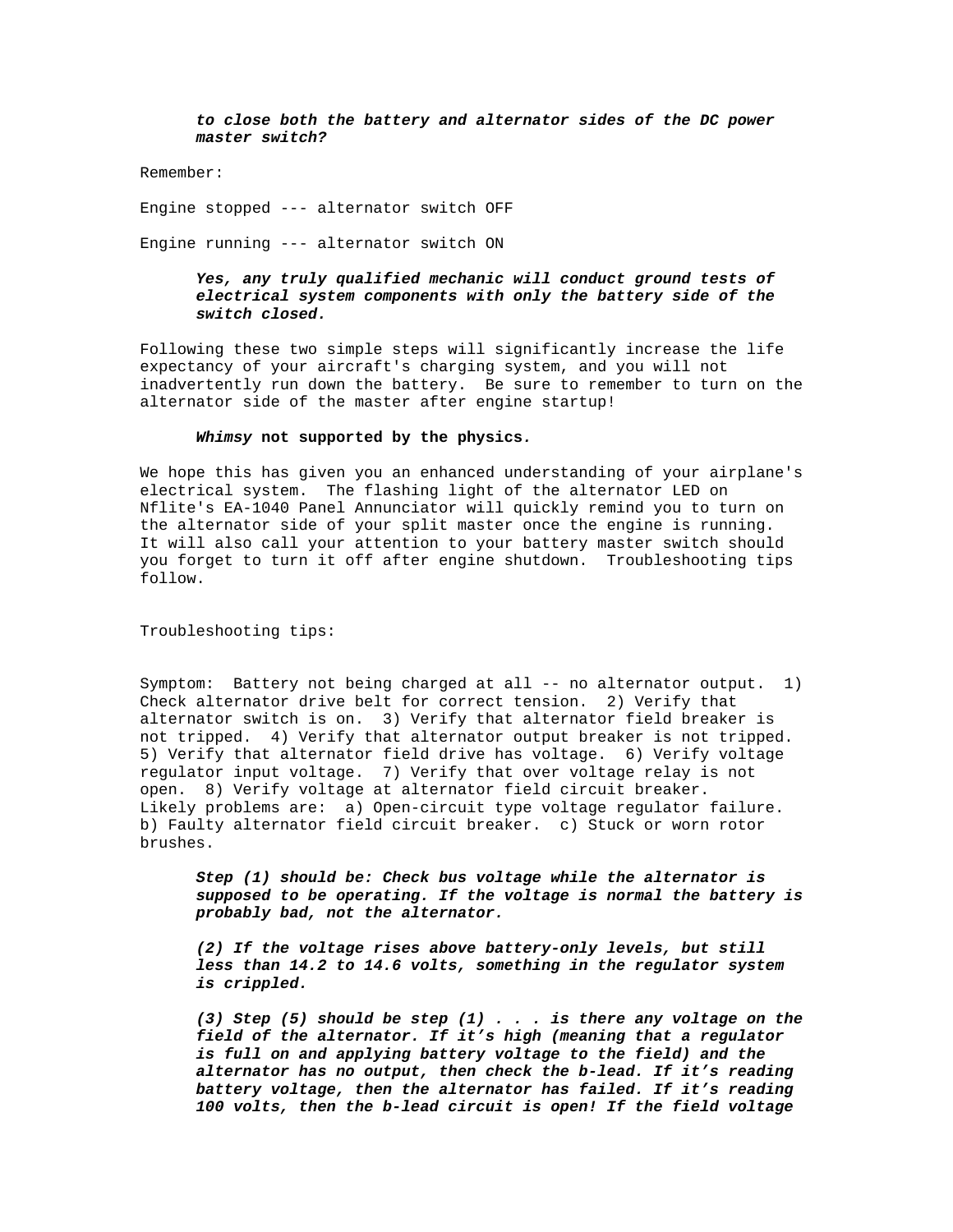## *is zero, then something upstream in the field supply circuit has opened.*

Symptom: Some charging is occurring, but not enough to support electrical load -- battery dies after a short time. 1) Check alternator drive belt for correct tension. 2) Remove alternator and perform output power test. (Most automotive parts shops can safely perform this test.)

Likely problems are: a) Loose or worn drive belt. b) Partially failed diode rectifier (one or two phases.)

Symptom: Alternator shows substantial charge rate and then trips off - - alternator output breaker does not trip. Upon resetting the master (or alternator) substantial charge is indicated and alternator trips off.

Likely problems are: a) Short-circuit type voltage regulator failure. b) Faulty alternator switch. c) Faulty alternator field circuit breaker or connection.

Symptom: Alternator output fluctuating one or more times a second. 1) Check alternator drive belt for correct tension. 2) Verify that no heavy loads are being switched on and off (such as landing gear retraction motor, landing/nav lights, pitot heat, etc). 3) Verify all connections between alternator field circuit breaker and alternator field drive connections. 4) Check rotor brushes if fluctuations are very rapid and vary with engine RPM. Likely problems: a) Faulty alternator field circuit breaker. b) Loose or bad connections between alternator field circuit breaker and alternator field drive connections at the alternator. c) Faulty/intermittent over voltage relay. d) Faulty voltage regulator.

Symptom: Alternator output fluctuating once every few seconds. 1) If retractable, verify that high pressure accumulator is not leaking; this causes hydraulic pump to activate every few seconds to keep gear up. 2) Verify that no heavy loads are being switched on and off (such as landing gear retraction motor, landing/nav lights, pitot heat, etc). 3) Verify all connections between alternator field circuit breaker and alternator field drive connections. 4) Remove alternator and perform output power test. Most automotive parts shops can safely perform this test.

Likely problems are: a) Heavy loads switching on and off. b) Partially failed diode rectifier (temperature sensitive). c) Faulty over voltage relay. d) Loose connections between alternator circuit breaker and alternator field drive connections. e) Fault alternator output circuit breaker. f) Loose or bad connections between alternator output and alternator output circuit breaker.

The above steps should be performed in the order shown in order to examine the simplest items first. Keep in mind that simple parts can and do fail. In fact, if your airplane is more than ten years old or has more than 2,000 hours I would suspect switches and circuit breakers before any active components. Switches and breakers that are old sometime just fall apart internally.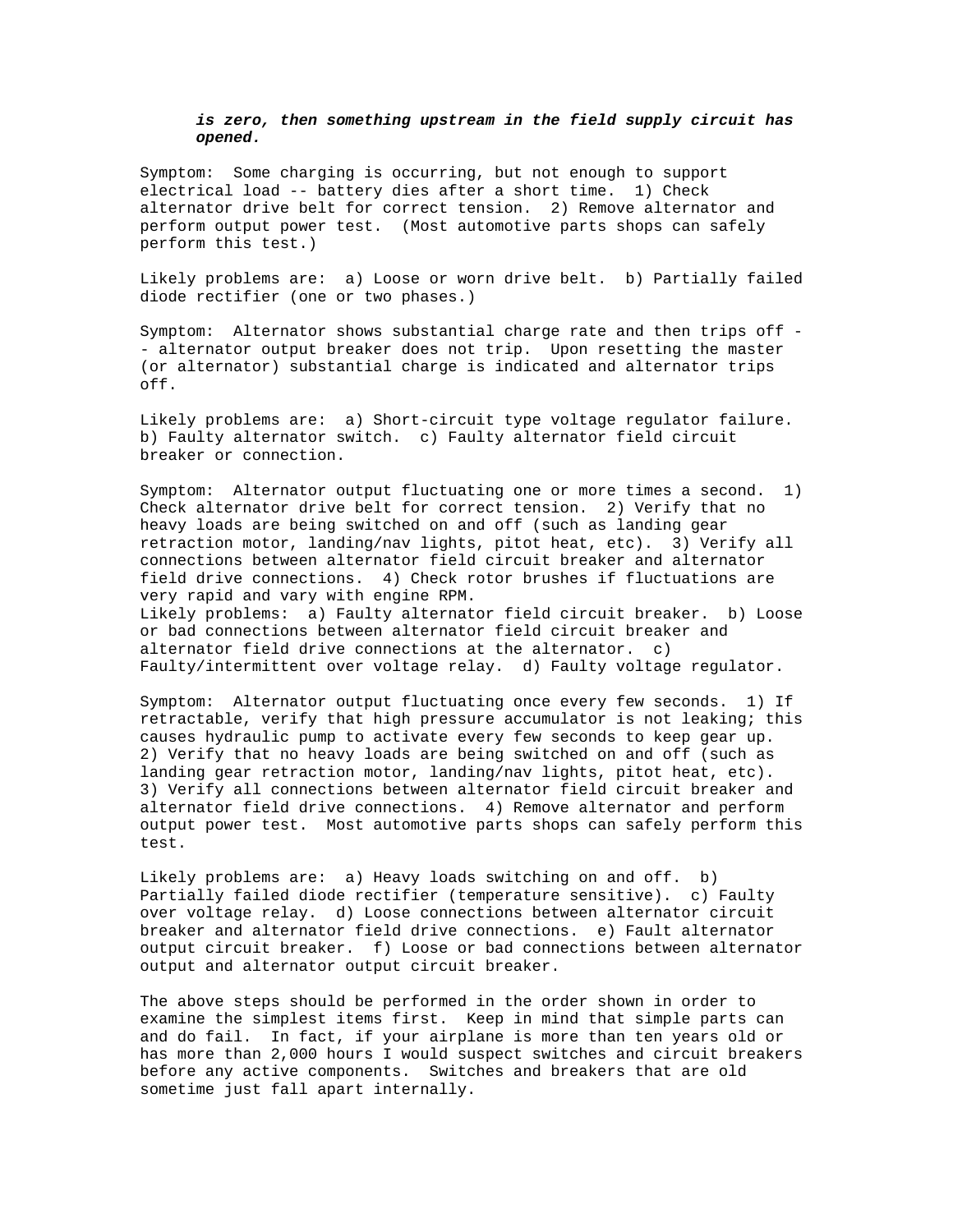### Finding the problem

So now that you have all of this wonderful information, how can you check your charging system? Actually you can check out 80% of the system quite easily with one piece of common test equipment: a hand held voltmeter (VOM).

### *Right ON!*

All the measurements can be made without the engine running, just with both sides of the master switch on. When the engine is not running the alternator is not producing any output, therefore to test the alternator output I recommend that it be removed and bench tested. This is the most effective method for trouble- shooting the alternator. As this requires a significant amount of work on most aircraft, I recommend that you perform as much testing as possible with the alternator in place.

Since a voltage regulator is set to maintain the electrical system voltage at a higher level than can be produced by the battery when the electrical system is on (both master and alternator switched on) and the engine is not running, the charging system is fooled into thinking that a low voltage is present. As a result the voltage regulator will usually be turned full on, sourcing the maximum current to the alternator rotor field. This condition will benefit your troubleshooting efforts since it represents the worst case scenario of maximum charge rate (if the engine were running).

Check the battery: Before measuring any voltages first make sure that the aircraft battery has been fully charged, has the correct amount of fluid in each of the cells, and has clean and properly secured battery posts. To measure the voltages at the various points in the charging system connect your VOM's negative (black) lead to a secure ground point on the airframe. This point should be a structural member where connection to bare metal can be found, as it is usually not practical to connect directly to the negative post of the battery (though that is best).

Everything is relative, establish a reference: The first step is to measure the reference voltage to which you will compare all of your other measured voltages. With the electrical system on, measure and record the voltage on the buss bar behind the circuit breaker panel. All of the circuit breakers are usually mounted on one leg of this bar. This voltage will be your reference voltage and should be 12 (or 24) volts, plus or minus 0.5 volts. If this voltage is too low there may be a problem with the battery or master switch.

Check the voltage regulator sense line: Measure the voltages of all the connections in the line between the alternator field circuit breaker and the voltage regulator. The measured voltages should be plus or minus 0.1 volt of your reference voltage. If a lower voltage is measured, check the part and/or connection in question. For instance, if you measure 12.0 volts at the input side of the alternator switch and 11.2 at the output side there is no question that the switch is faulty and should be replaced.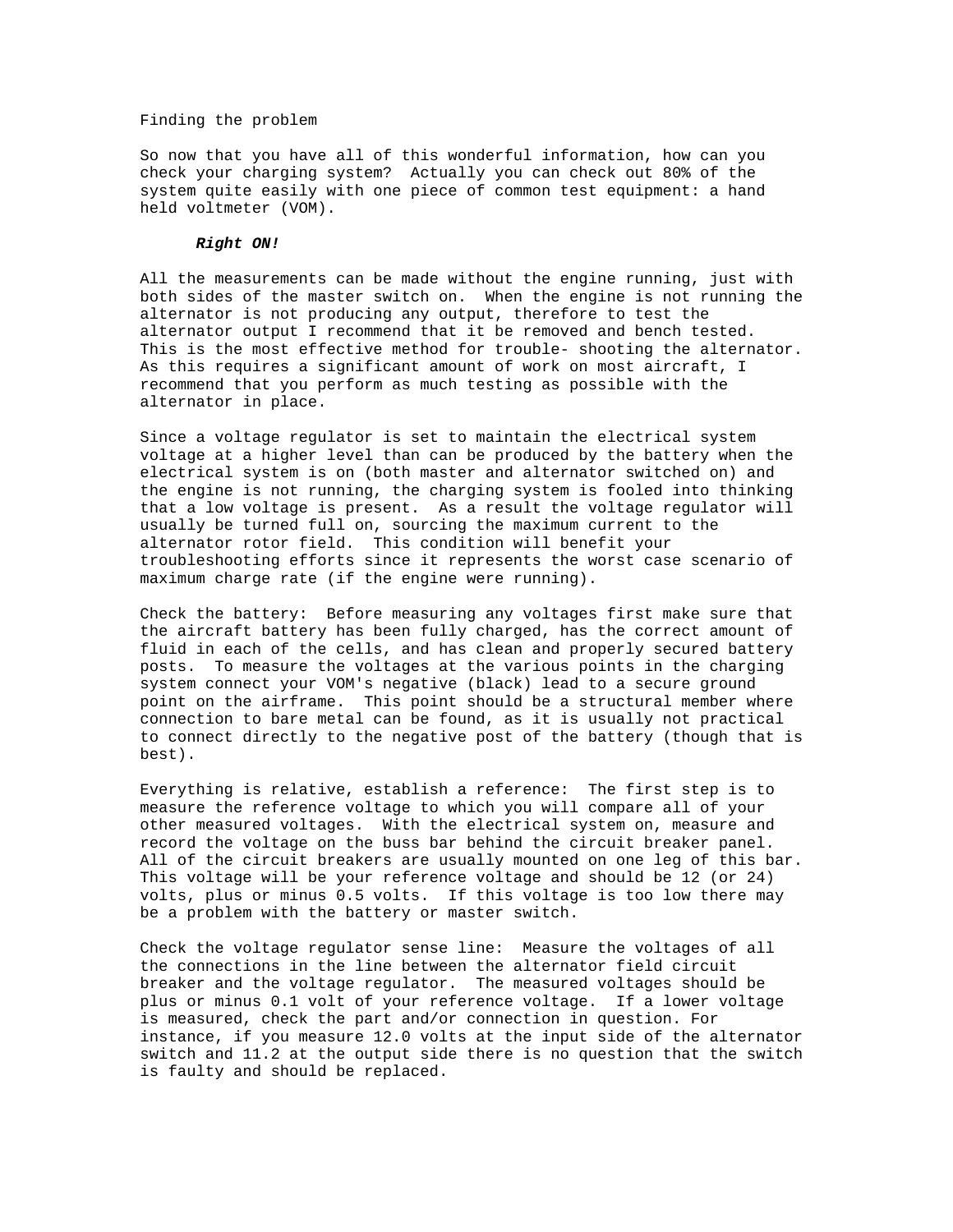Verify that the voltage regulator is properly grounded: Once the voltages on the line that feeds the voltage regulator have been measured the next step is to verify that the voltage regulator is properly grounded. This step is usually overlooked. An improperly grounded voltage regulator will have you chasing a flock of wild geese.

Checking the grounding of an electronic voltage regulator is simple. With the electrical and charging system on and you VOM negative lead connected to a secure ground, measure the voltage between the case of the voltage regulator and ground. If you get any measurable voltage the regulator is not properly grounded. For the old mechanical style regulators select the ohms  $(R \times 1$  if your meter has it) scale and measure the resistance between the case of the regulator and the airframe; there should be no resistance. Be sure to check that the regulator is properly secured and there are no loose screws.

Check the alternator field drive: The next task is to measure the voltage from the regulator to the alternator field. The engine should not be running. Measure the output voltage from the regulator being careful not to short the regulator output to the airframe -- this will destroy the regulator. The output voltage should be approximately one volt less than the input voltage. If there is no output voltage the regulator is no good. If the output voltage is very low (only 1 to 5 volts) the regulator is marginal and should be bench tested.

Next, measure the voltage at the alternator field connection. There is usually only one wire running to the field of the alternator. The other side of the alternator is usually grounded to the case. The large wire on the alternator is the output line. Measure the voltage on the small wire going to the alternator field being careful not to ground the field drive line. This voltage should be within 0.1 volt of the output voltage measured at the regulator. If the alternator field drive voltage is low a faulty line or connection should be suspected.

Check the alternator output: Measure the voltage at the output line of the alternator. This voltage should be within 0.1 volts of the reference voltage measured at the buss bar. If this voltage is low a faulty line or connections or circuit breaker should be suspected.

When everything checks out ok, but isn't: There are bound to be those systems that check out perfectly when measuring all of the voltages but still don't work right. In these cases I recommend taking the time to remove the alternator and have it bench tested. Once this test has been performed satisfactorily you have eliminated one of the three active components in your system (and usually the most expensive) from being the cause of the problem. The last two remaining active components are the voltage regulator and the over voltage relay.

Earlier we measured the input and output voltages without the engine running and were satisfied with the readings. Now we will perform the same measurements with the engine running. Secure the aircraft to a tie down and set the brake. Connect your VOM negative lead to a secure ground (airframe) and the positive lead to the voltage regulator input. Start the engine and set it to about 800 RPM. Note the voltage reading; if it is 13.8 to 14.2 and is steady your first step is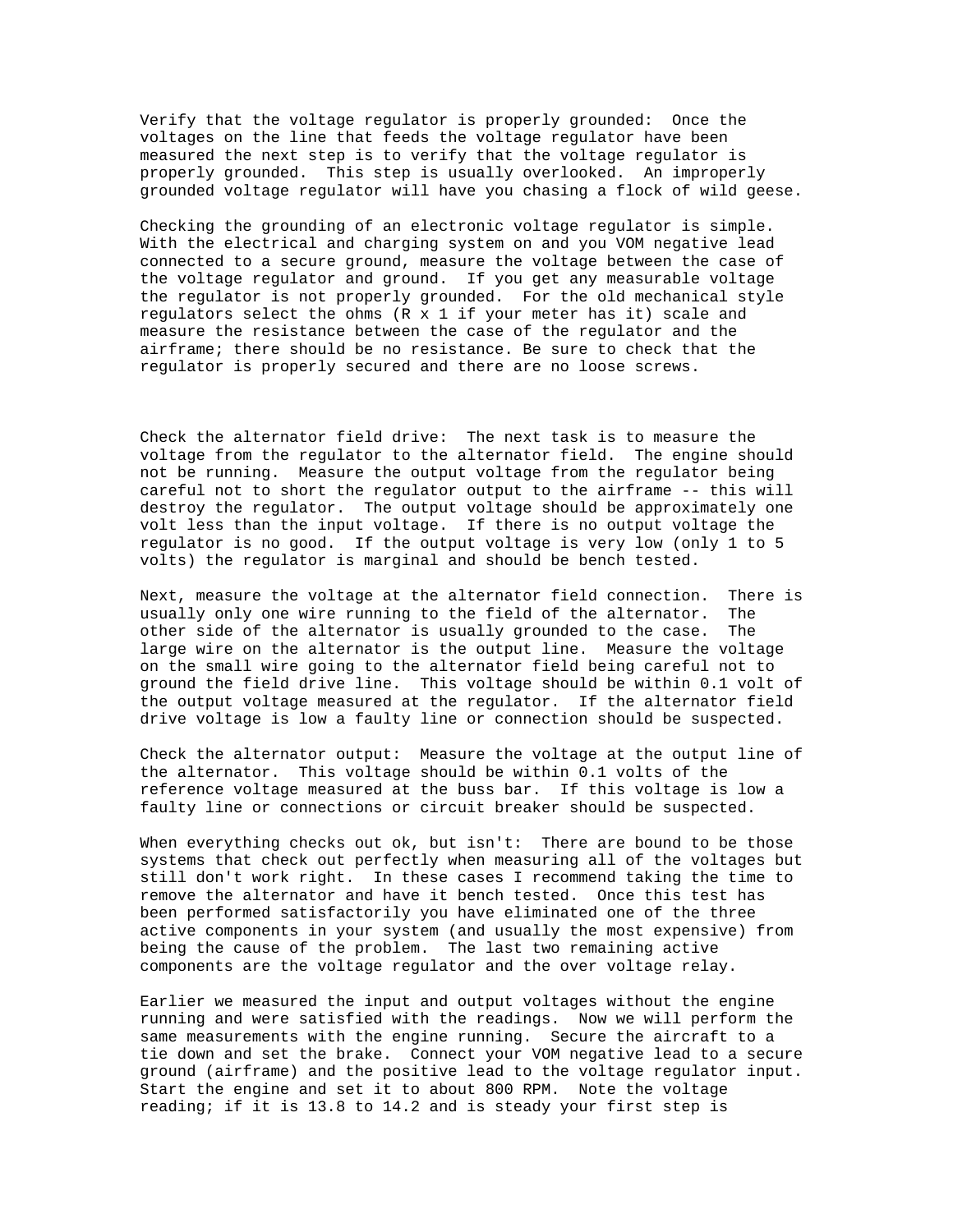complete. Now measure the voltage at the main buss bar; verify that it is within 0.1 volts of the voltage reading at the input to the voltage regulator and is within the 13.8 to 14.2 range. If this is not true suspect a faulty connection between the buss bar and the voltage regulator input, most probably a high resistance connection or switch.

If you system is not charging but the alternator bench test checked out ok perform the following tests. Measure the voltage at the output side of the voltage regulator. Turn on the landing light and pitot heat; verify that the voltage regulator output voltage increases by more than 1 volt. Now measure the voltage at the input side of the voltage regulator; verify that the voltage is still in the 13.8 to 14.2 range. If not then suspect a faulty regulator.

If your alternator output is fluctuating check for fluctuating input voltage at the regulator. If the input voltage is going below 10 volts suspect a faulty regulator sense line, switches or connections. One way to verify a fluctuating charging system is to use small jumper lines and jump across the alternator circuit breaker (only temporarily for ground testing) and the alternator switch. If the fluctuation stops the problem is in the switch and/or circuit breaker. If the fluctuations don't stop when jumped make sure no loads are being switched on and off (as discussed earlier).

Finally, check the over voltage relay connections and grounding, being sure that the relay is properly grounded. Measure the voltage across the relay connections; reading should be 0. If there are more than 0.2 volts across the over voltage relay terminals, or it is fluctuating, considerate to be defective and replace it. Over voltage relays are generally reliable and inexpensive, but they do deteriorate with age.

*Most of the foregoing trouble-shooting advice is accurate. The test procedures go into a lot of detail for making checks on exceedingly low-probability failures and doesn't zero-in on the high-probability failures first. The procedures are reminiscent of the three column symptom/cause/remedy documents I used to craft in Cessna service manuals thinking I was doing a good thing. This article goes directly to my oft stated assertion that such literary hand-holding is not a substitute for understanding.*

*A truly qualified technician with voltmeter in hand will know exactly what device needs attention in minutes (or has divided the field of investigation down to what quarter or eighth of the system in which the faulty connection is situated). Further, the only reason to take anything off the airplane for performance testing is because the technician lacks tools, understanding or both to make the determination. A truly qualified technician knows exactly what needs replacing before turning a wrench.*

*I'll suggest that the perception of high failure rates on alternators has more to do with chronological age of the hardware, low usage (a happy machine gets used and tended to every day) and its antiquated design. The notion that an owner/operator can modify his/her behaviors to improve on service life of electrical system components is completely unsupported by the physics.*